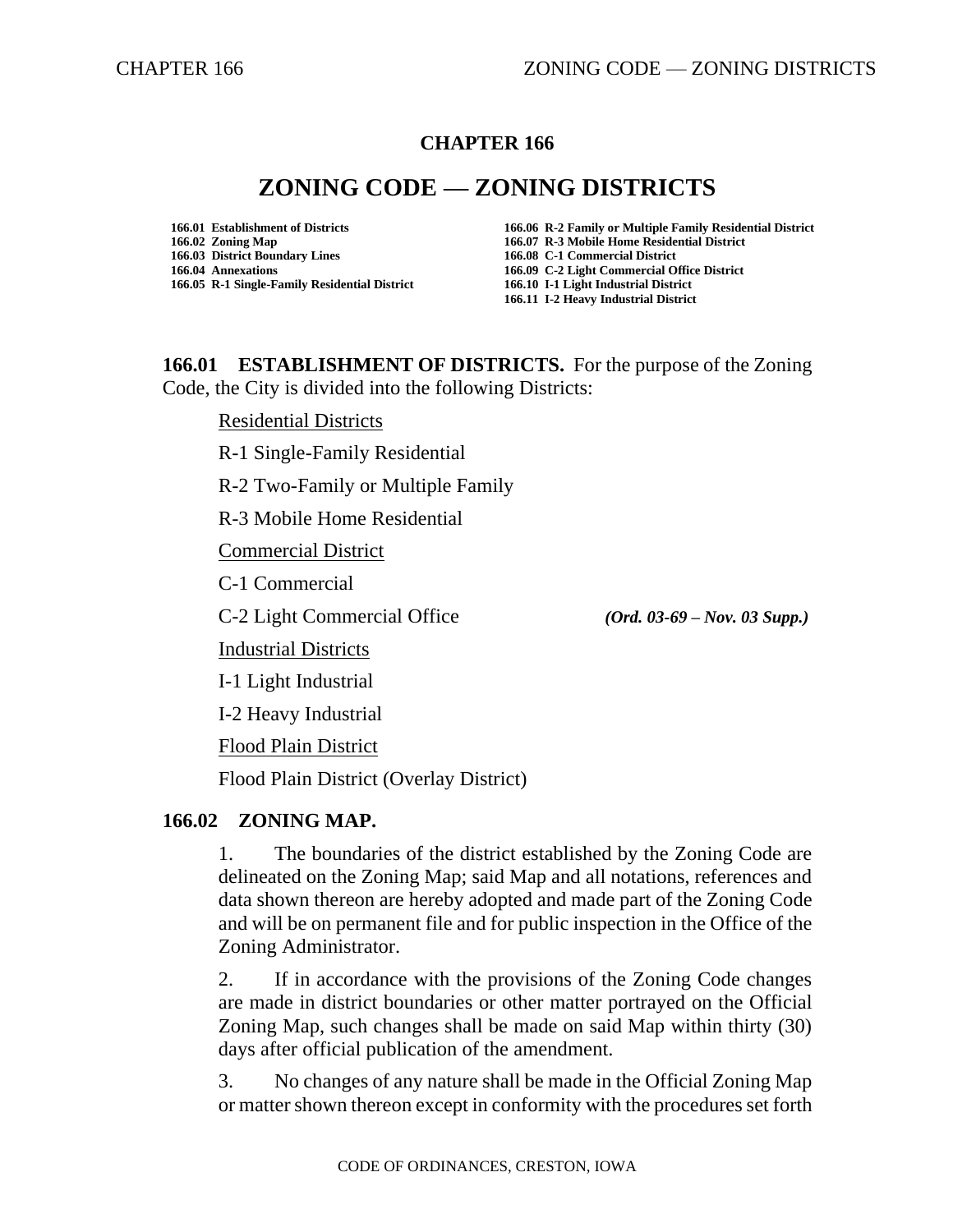in the Zoning Code. Any unauthorized change of any kind by any person shall be considered a violation of the Zoning Code and punishable as provided under Section 165.09 of this Zoning Code.

4. The Official Zoning Map on record in the City Clerk's Office shall be the final authority as the current zoning status of land and water areas, buildings and other structures in the City.

5. The flood plain designation on zoning maps shall not be removed from flood plain areas unless and until it can be shown that the designation is in error or that the areas are filled to an elevation at or above the flood protection elevation and are contiguous to other lands lying outside the flood plain district. Special exceptions to this rule may be permitted by the Department of Natural Resources if they determine that, through other measures, lands are protected adequately for the intended uses.

*(See Editor's Note at end of this chapter for ordinances amending Zoning Map.)*

**166.03 DISTRICT BOUNDARY LINES.** Whenever any uncertainty exists as to the boundary of any use district as shown on the Zoning Map incorporated herein, the following rules shall apply:

1. Where district boundary lines are indicated as following streets, highways, alleys, railroads, or similar rights-of-way, then shall be construed as following the centerlines thereof.

2. Where district boundary lines are indicated as approximately following lot lines or section lines, such lines shall be construed to be such boundaries.

3. Where district boundary lines are indicated as parallel to or extensions of features indicated above in this section, it shall be so construed.

4. Distances not specifically indicted on the Official Zoning Map shall be determined by the scale of the map.

5. Where physical or cultural features existing on the ground are at variance with those shown on the Official Zoning Map, or in other circumstances not covered by this section, the Board of Adjustment shall interpret the distance boundaries.

6. Where a platted lot held in one (1) ownership and of record at the effective date of the Zoning Code is divided by a district boundary line, the entire lot shall be construed to be within the least restrictive district.

7. Flood Plain District Boundaries: The exact boundaries of the Floodway and Flood Fringe portions of the Flood Plain District shall be determined on a case by case basis at the time a person applies for building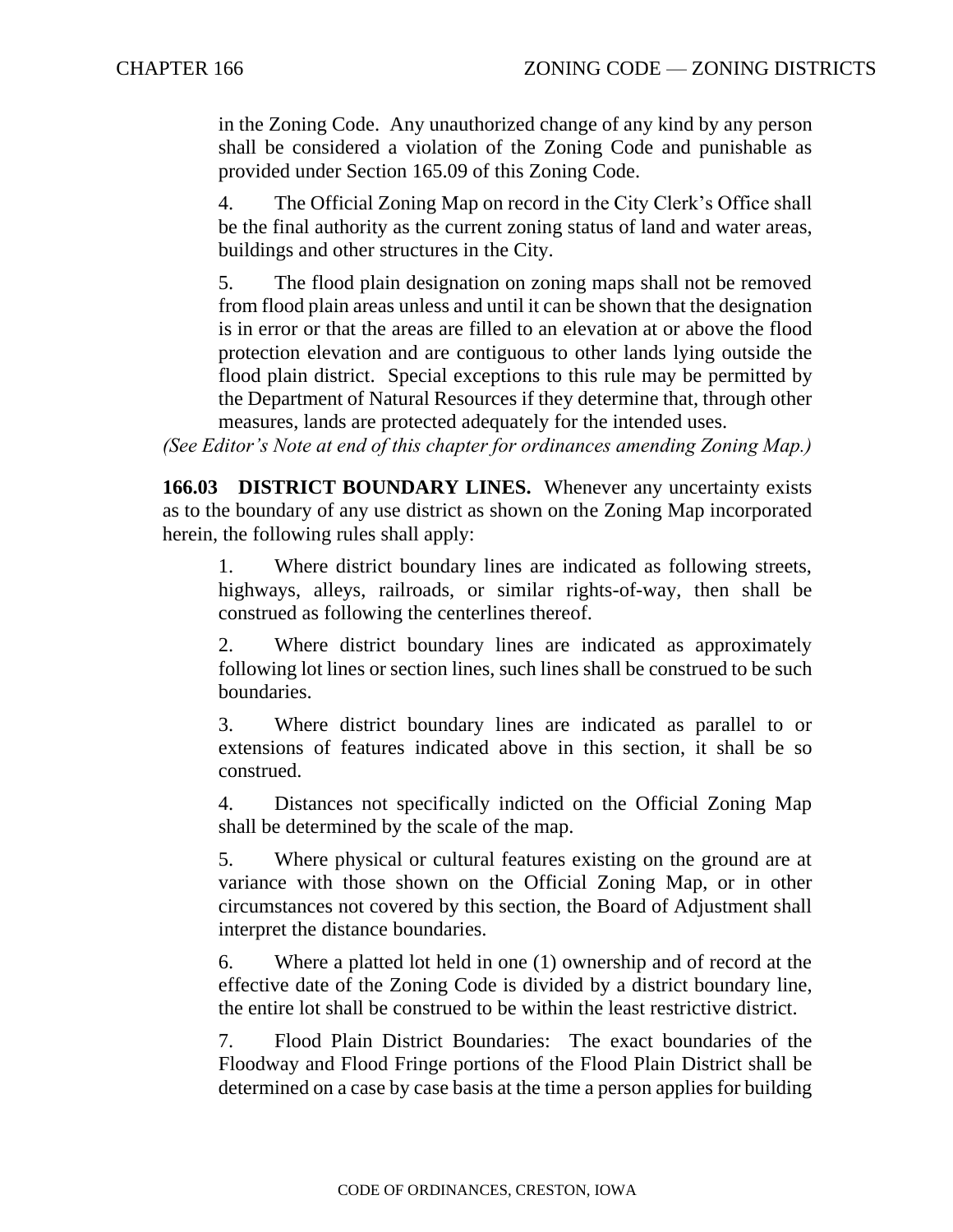permit or conditional use permit. At such time, the applicant shall submit a drawing indicating the existing and graded elevations of the site in question.

**166.04 ANNEXATIONS.** All territory hereafter annexed to the City which is not shown on the Official Zoning Map as part of the Zoning Code, shall, upon annexation, be classified in accordance with its established or contemplated use prior to annexation, and shall be subject to all regulations, notations, references and conditions applicable to such zone until such time that a determination may be made as to the official district classification and an amendment to the Zoning Code made to that effect.

**166.05 R-1 SINGLE-FAMILY RESIDENTIAL DISTRICT.** The R-1 District is intended to provide for low density residential development. This district is designed to protect residential areas now developed with single-family detached dwellings and adjoining vacant areas likely to be developed for such purposes. The regulations are designed to stabilize such areas and to promote a suitable environment for family life.

1. Permitted principal uses.

A. Single family detached dwellings

B. Parks, playgrounds and community buildings owned or operated by public agencies.

C. Public libraries.

D. Golf courses, except miniature courses and driving tees operated for commercial purposes.

E. Churches or other places of worship, provided that no building shall be located within fifty (50) feet of any line of an abutting lot in any of the classes of residential districts.

2. Permitted Accessory Uses.

A. Uses of land or structure customarily incidental and subordinate to one of the principal uses unless otherwise excluded.

B. Private garages, parking spaces and carports for passenger cars.

C. Home occupations, as defined in Chapter 165.

D. Swimming pools (private).

E. Keeping of not more than two (2) boarders or roomers by a residential family.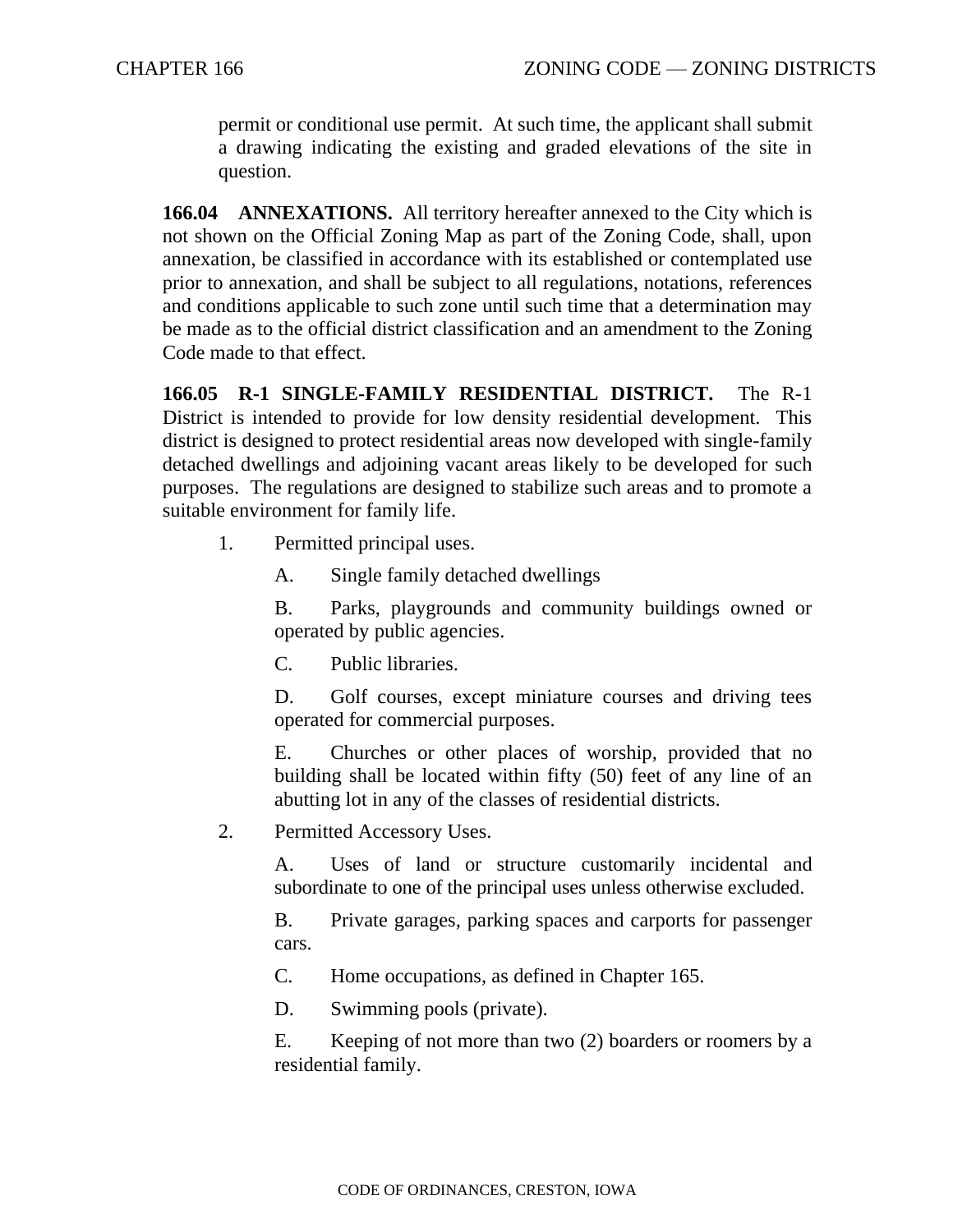F. The parking of one unoccupied recreational vehicle not exceeding thirty-two (32) feet in length.

G. Tool houses, sheds and similar buildings for storage of domestic supplies and noncommercial recreational equipment.

3. Conditional Uses.

A. Governmental and public utility buildings and structures necessary for the health, safety and general welfare of the community provided that:

(1) Conformity with the surrounding neighborhood is maintained and required setbacks and side yard requirements are met.

(2) Equipment is completely enclosed in a permanent structure with no outside storage.

B. Two-family attached dwellings.

C. Public or semi-private recreational buildings and neighborhood or community centers; public and private educational institutions limited to elementary, junior high and senior high schools, and religious institutions.

D. Convalescent and nursing homes.

E. Location of any new buildings, other than residence and garages, on existing acreages.

F. Mobile Home Park developments subject to the special conditions and requirements as set forth in Section 166.07, Mobile Home Residential District.

G. Cemetery or Memorial Gardens.

H. Bed and breakfast homes or bed and breakfast inns, providing that said use conforms to the provisions of Chapter 170A and 170B of the Code of Iowa and that a public hearing is held on each request before said facility is permitted in the use district. This conditional use must also provide one off-street parking space per guest room and one off-street guest space for the host or owner.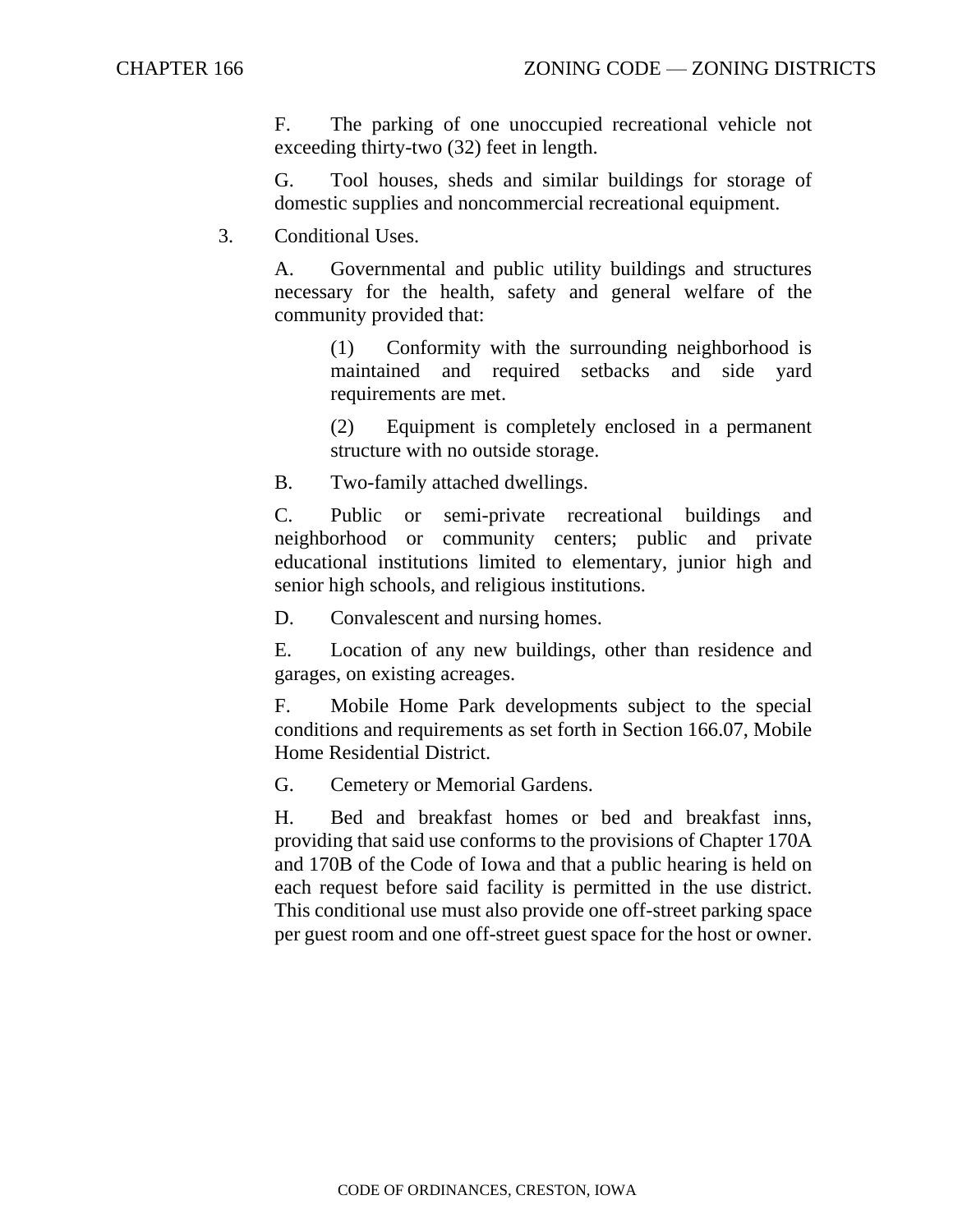4. Height, Yard, Area and Lot Width Regulations.

A. Height. No building shall exceed two and one-half (2½) stories or thirty-five (35) feet in height.

B. Front Yard Regulations. There shall be a front yard having a depth of not less than twenty-five (25) feet on residential streets and forty (40) feet on collector streets or higher classifications. For the purposes of determining front yard requirements on corner lots and double frontage lots, all sides of a lot adjacent to streets shall be considered frontage. Porches without roofs, or with roofs no more than thirty percent (30%) solid, open and unenclosed porches or decks may extend ten (10) feet into the front yard. Whenever an addition to an existing structure will not extend any further into a front yard than the existing structure, then the addition may be allowed as long as all other side yard and rear yard setbacks are met.

C. Side Yard Regulations. There shall be a side yard on each side of a building having a width of not less than seven (7) feet. Wherever a lot of record existing at the time of the passage of the Zoning Ordinance has a width of fifty (50) feet or less, the side yard on each side of a building may be reduced to a width of not less than ten (10) percent of the width of the lot, but in no instance shall it be less than four (4) feet.

D. Rear Yard Regulations. The rear yard of each lot shall have a depth of not less than thirty (30) feet or twenty (20) percent of the depth of the lot, from the residence, whichever amount is greater. The sum total of all accessory buildings shall not exceed or utilize thirty percent (30%) of the entire rear yard as defined by this Zoning Code. In addition, no accessory building or any portion thereof shall be constructed within two (2) feet of the vertical line of the rear boundary of a lot.

## *(Ord. 97-20 - Oct. 97 Supp.)*

E. Lot Area Regulations. Every lot or tract of land shall have an area of not less than seventy-two hundred (7,200) square feet.

F. Lot Width Regulations. Every lot or tract of land shall have a minimum width of sixty (60) feet.

5. General Regulations. Additional regulations applicable in the R-1 District are set forth in Chapter 168.

**166.06 R-2 FAMILY OR MULTIPLE FAMILY RESIDENTIAL DISTRICT.** The R-2 District is to provide for high density residential developments designed specifically for duplexes or multiple dwellings such as apartments, townhouses, row houses, condominiums, etc.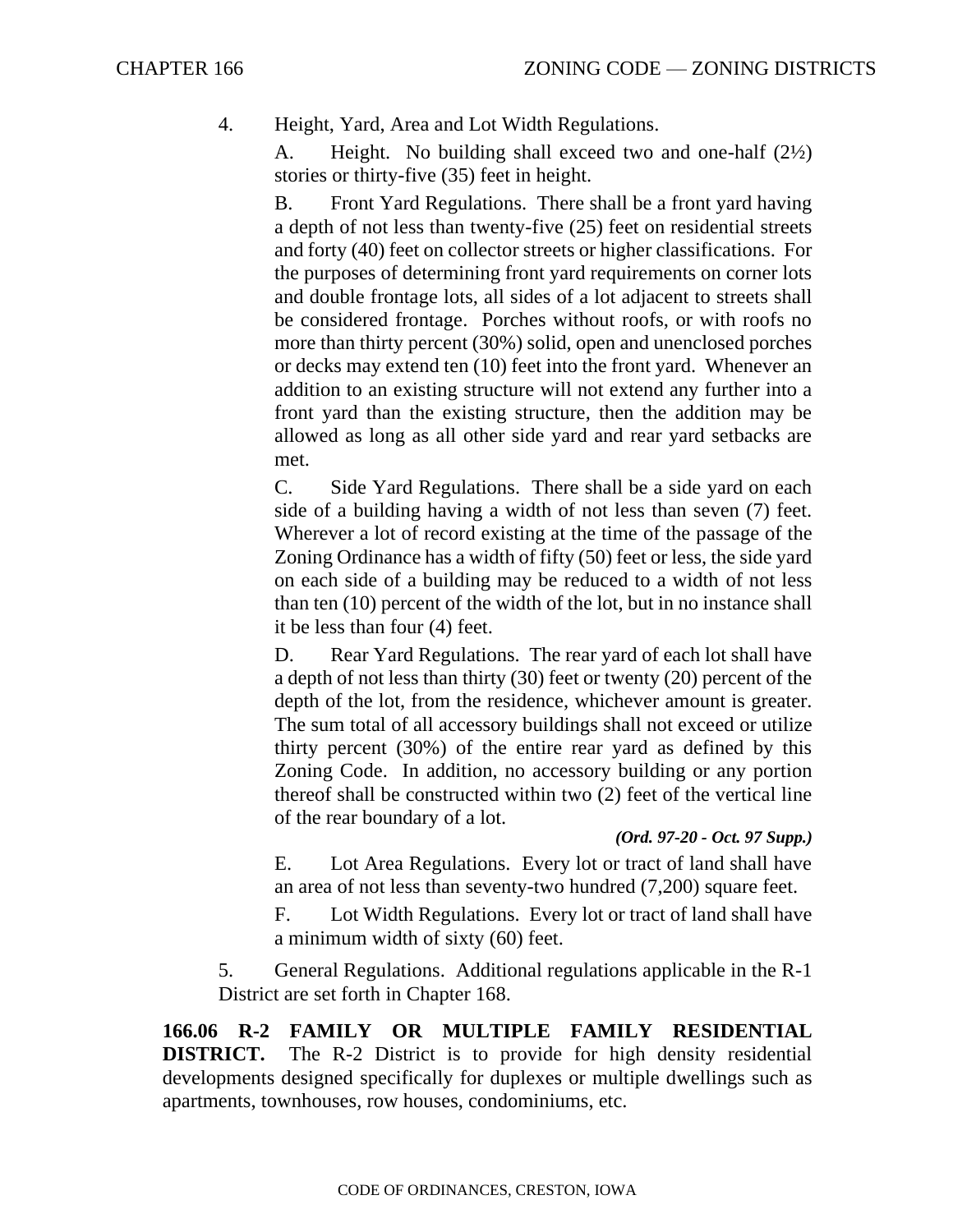1. Permitted Principal Uses.

A. All uses permitted in the R-1 Single Family Residential District.

B. Duplex dwelling units.

C. Multi-family dwellings, including cooperative apartment houses and condominium dwellings.

D. Boarding and lodging houses.

E. Institutions of a religious, educational, eleemosynary or philanthropic nature, excluding any penal or mental institutions.

F. Hospitals, convalescent and nursing homes.

2. Permitted Accessory Uses. All permitted accessory uses allowed in a R-1 Single Family Residential District.

3. Conditional Uses.

A. Funeral homes.

B. Fraternities, sororities, private clubs, and lodges providing the chief activity is not a service customarily carried on as a business.

C. Bed and breakfast homes or bed and breakfast inns, providing that said use conforms to the provisions of Chapter 170A and 170B of the Code of Iowa and that a public hearing is held on each request before said facility is permitted in the use district. This accessory use must also provide one off-street parking space per guest room and one off-street guest space for the host or owner.

D. Conditional Uses. Governmental and public utility buildings and structures necessary for the health, safety and general welfare of the community provided that:

(1) Conformity with the surrounding neighborhood is maintained and required setbacks and side yard requirements are met.

(2) Equipment is completely enclosed in a permanent structure with no outside storage.

*(Ord. 04-78 – Oct. 04 Supp.)*

4. Height, Yard, Area and Lot Width Regulations.

A. Height Regulations. No building shall exceed four (4) stories or forty-five (45) feet in height except any variance to the provisions of this subsection shall require a setback from all yard lines required in this subsection an additional distance of one (1) foot for every one (1) foot that the building exceeds the allowable height.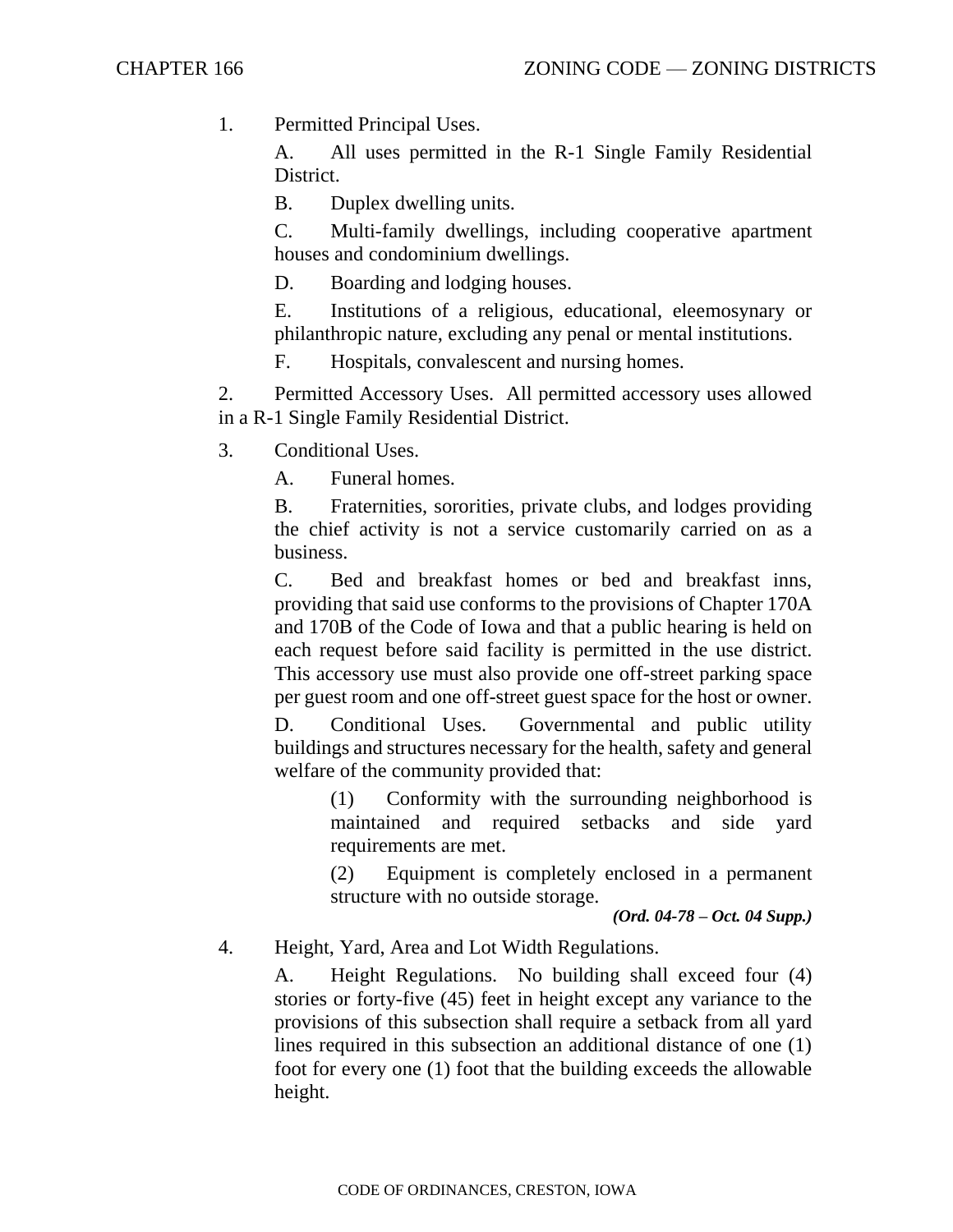B. Front Yard Regulations. The front yard regulations are the same as those in the R-1 Single-Family Residential District.

C. Side Yard Regulations. The side yard regulations are the same as those in the R-1 Single-Family Residential District, except for buildings exceeding thirty (30) feet in height, there shall be a side yard on each side of a building having a width of fifteen (15) feet plus one (1) foot of side yard for each one (1) foot of building over thirty (30) feet. Townhouses shall be exempt from the side yard regulations and shall be allowed to have zero (0) side yards in all interior lot lines as long as all exterior dimensions conform to the provisions of the R-2 district.

D. Rear Yard Regulations. The rear yard regulations are the same as those in the R-1 Single-Family Residential District. A lot on which there is erected a two-family dwelling shall contain an area of not less than thirty-six hundred (3,600) square feet per family, and an average width of not less than sixty (60) feet. Townhouses will be exempt from the provisions of the Zoning Code as it pertains to all interior lots of a townhouse site, providing that the area in which the townhouse is located conforms to the provisions of the Zoning Code. A lot on which there is erected a multiple dwelling shall contain an area of not less than one thousand (1,000) square feet per family, with a minimum of seventy-two hundred (7,200) square feet per lot, except that this regulation shall not apply to lodging houses, fraternities, or sororities where no cooking is done in individual rooms, or apartments, or townhouses, as defined by the Zoning Code.

5. Minimum Floor Area for Multiple Family Dwellings. The minimum floor area of any efficiency dwelling unit shall be not less than 300 net square feet; that of a one-bedroom dwelling unit shall be not less than 400 net square feet, and that of a two-bedroom dwelling unit shall be not less than 550 net square feet. Units containing three or more bedrooms shall have an additional 150 net square feet of floor area for each bedroom in excess of two bedrooms. For purposes of measurement, the net floor area of a dwelling unit shall mean that area within a building used as a single dwelling unit, and shall be measured from the inside walls to the center of partitions bounding the dwelling unit being measured, but shall not include public stairways, public entries, public foyers, public balconies, or unenclosed public porches, separate utility rooms, furnace areas or rooms, storage areas not within the apartment, or garages.

6. Design and Construction Requirements.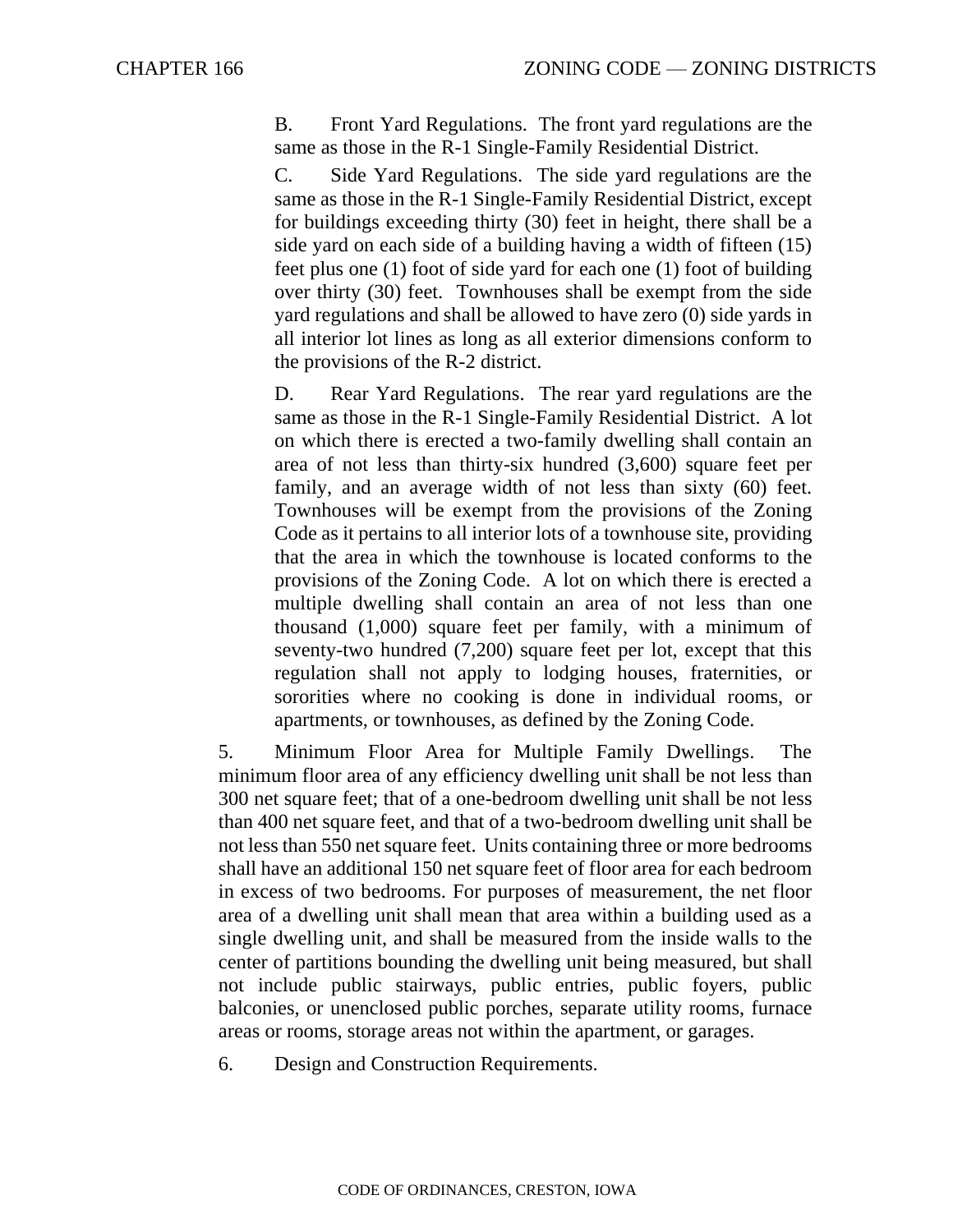A. Design and Review. A building permit for a multiple dwelling must be approved by the Commission and the Council after review of the plans set forth in the Zoning Code in the manner set forth in Section 165.12, CONDITIONAL USE PERMITS. The Commission and Council may designate conditions or guarantees in connection therewith as will secure substantially the provisions of the District.

B. Building Design and Construction. A building permit for a multiple dwelling building containing more than four (4) dwelling units shall not be issued unless the applicant's building plans, including the site plan, are submitted to the Commission and Council for approval. Any such building shall have its electrical, mechanical and structural systems approved. Provisions of this subsection shall in no way prohibit the preparation of the site plan by a professional site planner. Such plans shall include the following:

> (1) Complete details of the proposed site development including location of building, driveways, parking spaces, dimensions of the lot, lot area and yard dimensions.

> (2) Complete landscaping plans including species and size of trees and shrubs proposed.

> (3) Complete plans for proposed sidewalks to service parking, recreation and service areas within the proposed development.

> (4) Complete plans for storm water drainage systems sufficient to drain and dispose of all surface water accumulations within the area.

> (5) Complete structural, electrical and mechanical plans for the proposed buildings.

> (6) Complete plans and specifications for exterior wall finishes proposed for all principal and accessory buildings.

C. Sound. Party and corridor partitions and floor systems shall be of a type rated by a laboratory regularly engaged in such testing as capable of accomplishing an average sound transmission loss (using a 9 frequency test) of not less than 50 decibels. Door systems between corridors and dwelling units shall be of solid core construction and include gaskets and closure plates. Room relationships, hallway designs, door and window placements and plumbing and ventilating installations shall be such that they assist in the control of sound transmission from unit to unit.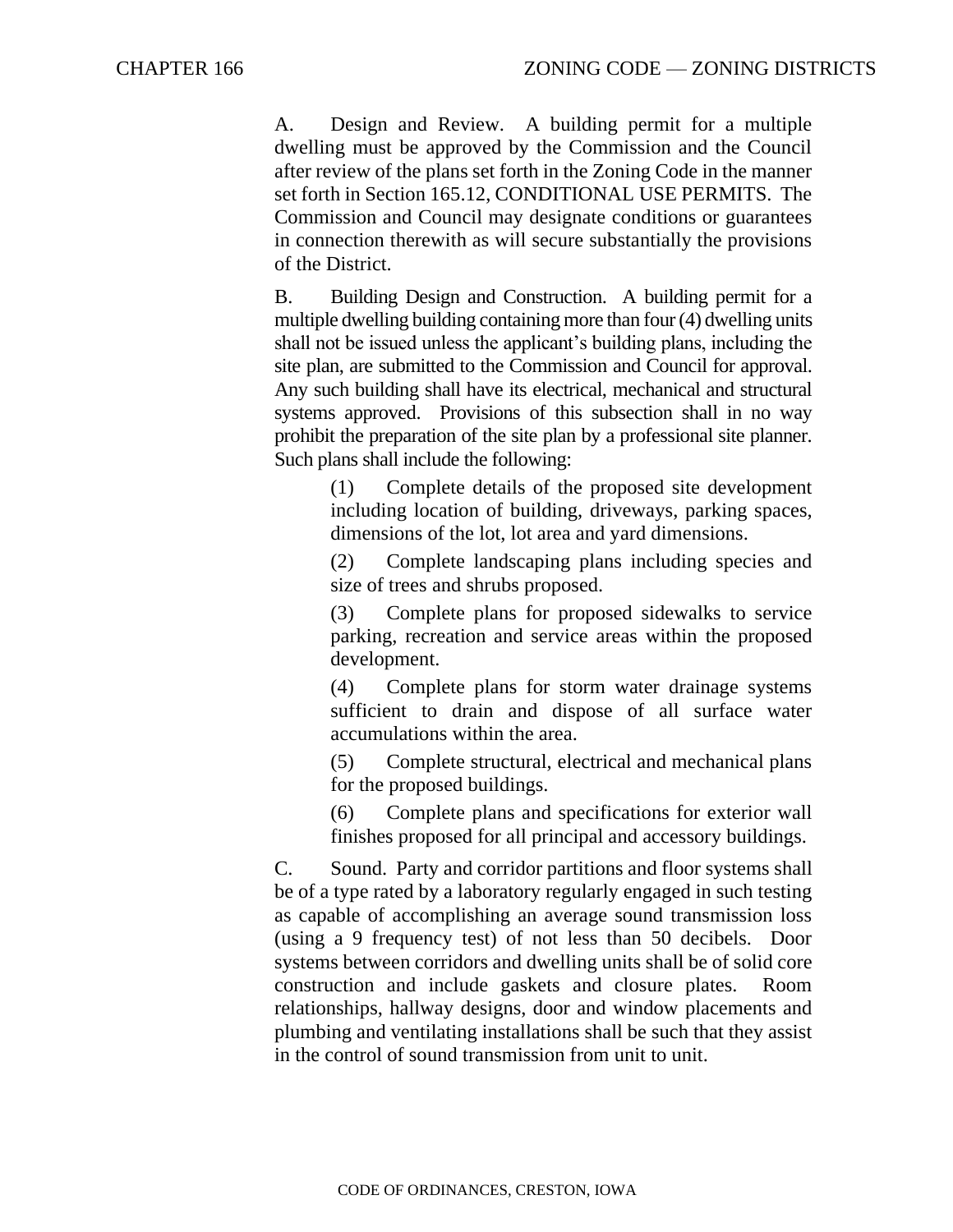D. Projecting Air Conditioning and Heating Units. Air conditioning or heating units projecting through exterior walls or windows shall be so located and designed that they neither unnecessarily generate or transmit sound nor disrupt the architectural amenities of the building. Units projecting more than fourteen inches beyond the exterior finish of a building wall shall be permitted only with the written consent of the building inspector, which shall be given when building structural systems prevent compliance.

E. Trash and Garbage Storage. Except with townhouses and multiple residence sites of four or less units no exterior trash or garbage disposal or storage shall be permitted. In the case of townhouses and multiple residences with four or less units, any storage shall be completely enclosed by walls and roof.

F. Elevators. Any multiple residence building of three stories or more shall be equipped with at least one public elevator.

G. Recreational and Open Space. Multiple Family Residential Projects shall contain an adequate amount of land for park, recreation or local open space use, exclusive of drainage areas which shall not be less than twenty (20) percent of the gross area of the property and shall consist principally of land within the building setback lines.

**166.07 R-3 MOBILE HOME RESIDENTIAL DISTRICT.** The Mobile Home Residential District is intended to promote health, safety, order, convenience and general welfare by enforcing minimum standards for homes and mobile home parks, and their design, construction, alteration and arrangement on said lots. The installation of all mobile home parks shall be governed by the City Building Code, City Electrical Code, and City Plumbing and Mechanical Code and other local rules and regulations concerning construction and installation of mobile homes and mobile home parks. Where the local chapter conflicts with provisions of the State Code, the local provisions pertaining to building, plumbing and electrical and other construction shall take precedence.

1. Mobile Home District Regulations. The Mobile Home Residential District is intended to provide for the proper placement of a mobile home meeting certain requirements on an individual lot within certain residential areas of the City where such use will be compatible with existing and future development. Within the R-3 District, as indicated on the zoning map, no building, land or premises shall be used, no buildings erected or altered which are arranged, maintained or designated to be used except for the following uses: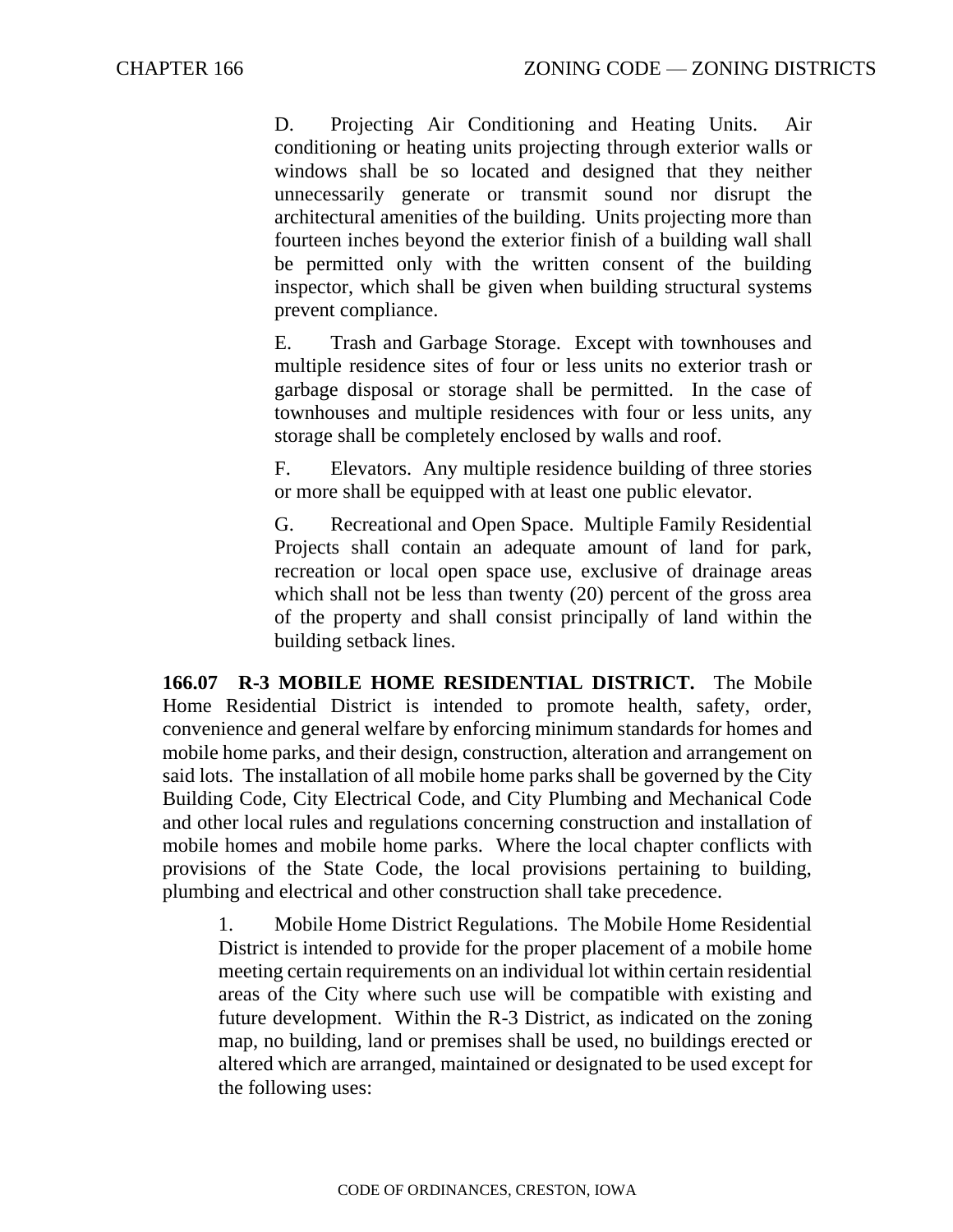A. Principal Uses:

(1) Any use permitted in an R-1 Residential District, under regulations prescribed for that district.

(2) Any mobile home manufactured after June 15, 1976, shall be in compliance with Federal manufactured housing standards as evidenced by appropriate seals affixed to the unit and applicable State and local requirements.

B. Accessory Uses. All accessory uses permitted in an R-1 Residential District.

C. Conditional Uses. All uses requiring the granting of a special permit in accordance with the provisions of this chapter and permitted in R-1 Residential districts.

D. The lot area shall be as contained herein this chapter. Setbacks from private streets shall be as contained herein this chapter. However, any mobile home lots which front a public street, the setback from the public street shall be as required in an R-1 Residential District.

E. Signs. All signs shall conform to the requirements of the Zoning Chapter.

F. Off-Street Parking. All parking shall conform to the requirements of the R-1 Residential District.

G. Special Limitations. Any amendment of a zoning classification to R-3 Mobile Home Residential District shall be in accordance with the following:

> (1) Any mobile home park is to be a minimum gross area of two (2) acres.

> (2) All newly platted mobile home subdivisions shall comply with the requirements and procedures of the Subdivision Regulations of the City as stated in Chapter 170 of this Code of Ordinances.

> (3) Occupancy shall not be permitted until all required improvements including utility services are installed and operating.

2. Definitions. For use in this section, the following terms are defined:

A. "Accessory Building" means any structure which is appurtenant to a mobile home such as utility shed, carport, garage, community building, elevated deck, roofed patio, or roofed porch.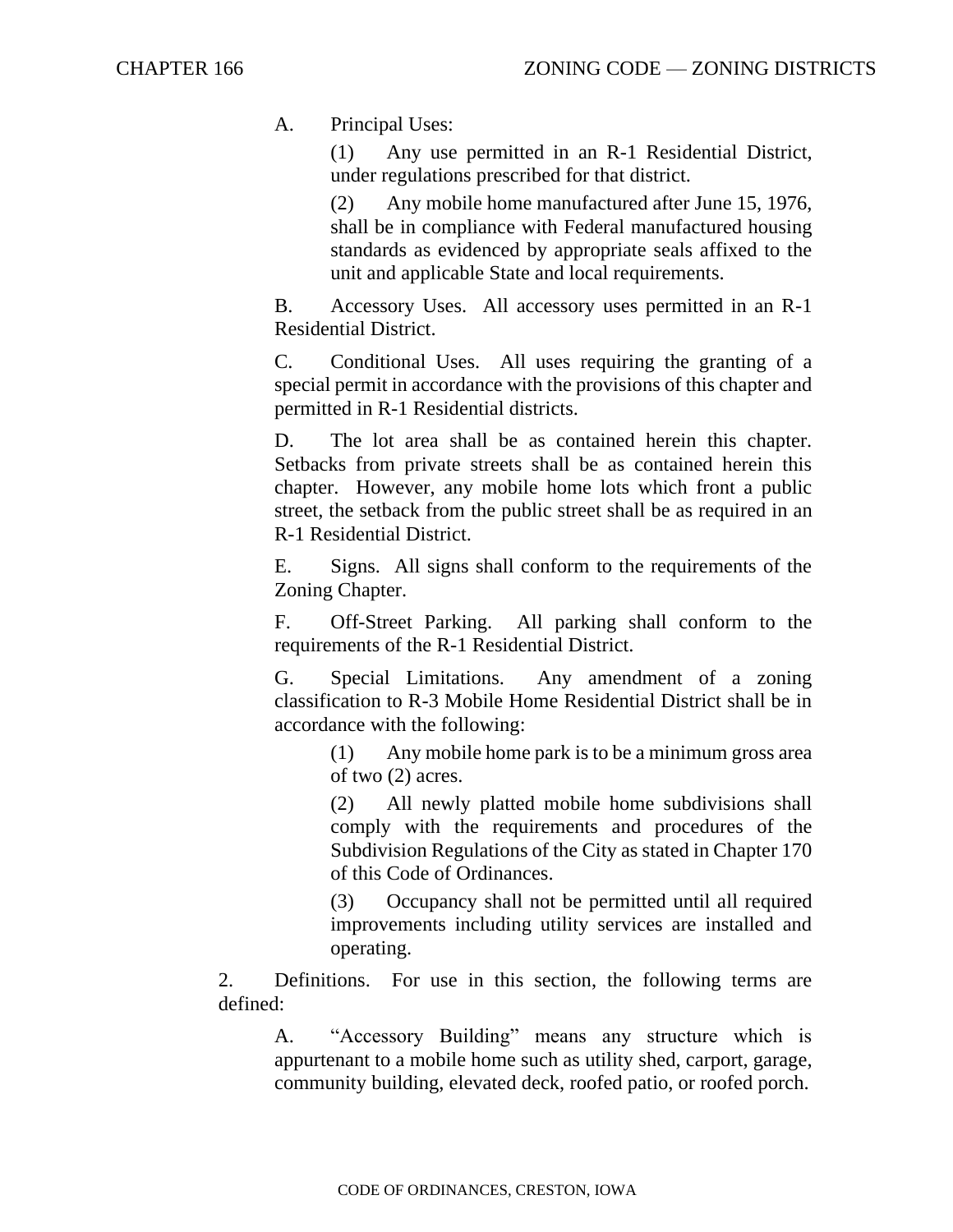B. "Community Building" means a structure which may house a toilet, bathing, laundry or other facilities for a mobile home park.

C. "Engineering Plans" means plans certified by an engineer registered in accordance with the requirements of Iowa Code Chapter 542B, professional engineers and land surveyors.

D. "Flood Plain" means any area of a community or locality which the Federal Insurance Administration has delineated as falling, wholly, or partly within flood hazard boundaries and zones or any other areas determined by responsible State or Federal agencies to be subject to periodic flooding.

E. "Independent Mobile Home Space" means a mobile home space which has both individual water and sewer connections.

F. "Mobile Home" means any vehicle without motive power used or so manufactured or constructed as to permit its being used as a conveyance upon the public streets and highways and so designed, constructed, or reconstructed as will permit the vehicle to be used as a place for human habitation by one or more persons, but shall also include any such vehicle with motive power not registered as a motor vehicle in Iowa.

G. "Mobile Home Space" is a plot of ground within a mobile home park designated for the accommodation of one mobile home.

H. "New Installations" means mobile home parks or additions thereto which are proposed for construction.

I. "Nonpublic Water Supply" means a system for the provision of water for human consumption which has less than fifteen service connections and serves less than twenty-five people or has less than fifteen service connections and serves more than twenty-five people for less than sixty days a year.

J. "Public Roadway" means a road or street owned and maintained by a Federal, State, or local government agency.

K. "Public Water Supply" means a system for the provision of piped water for human consumption, which has at least fifteen service connections or regularly serves an average of at least twenty-five individuals daily at least sixty days out of the year. Such a system would include the collection (including wells), treatment, storage, or distribution facilities.

L. "Refuse" means any solid waste including garbage, rubbish, trash, debris, or nonfunctioning equipment such as junked vehicles.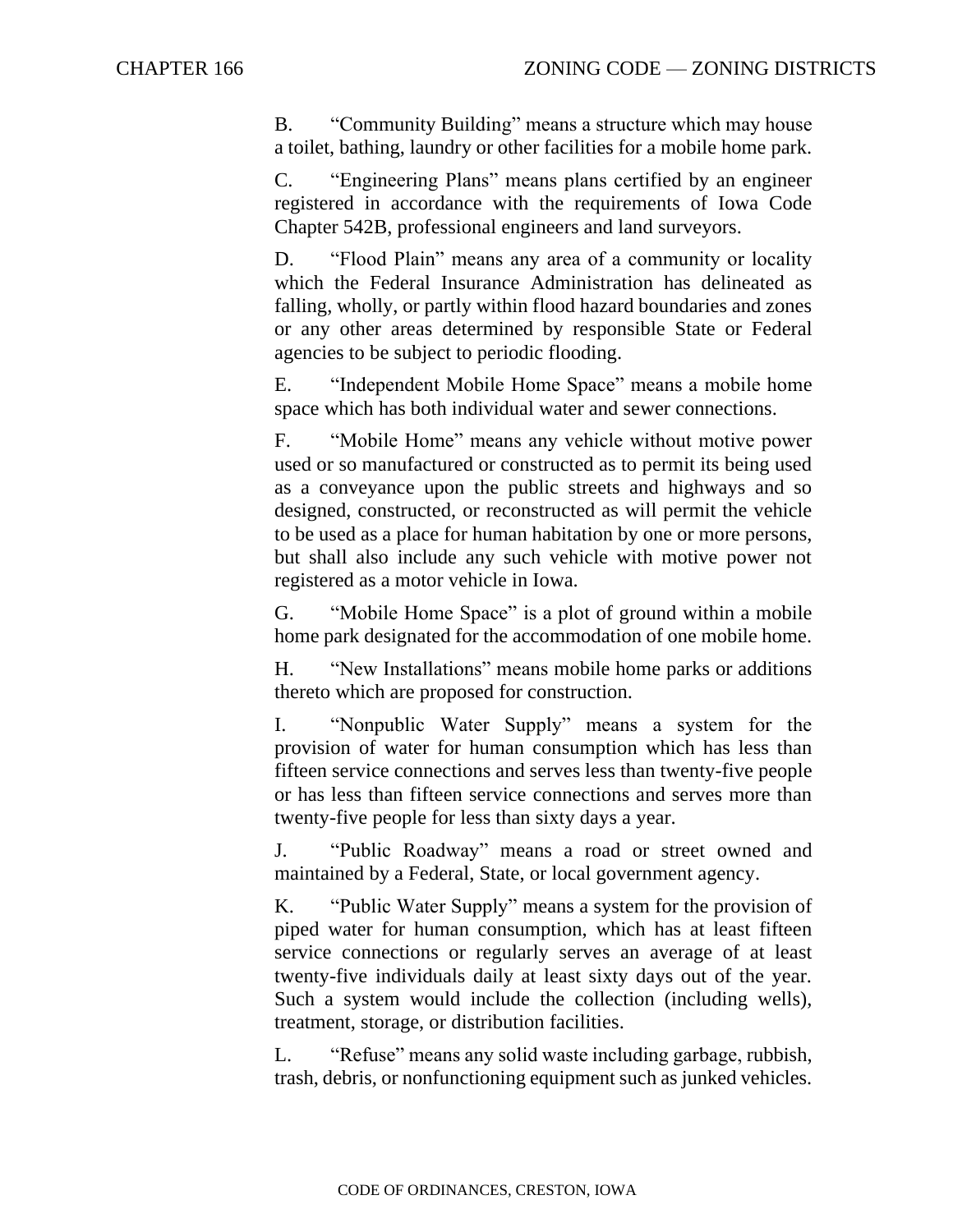M. "Residential Mobile Home Park" means a mobile home park designed, established and maintained for year-round residency by mobile homes.

N. "Sewage Disposal System" means all equipment and devices necessary for proper collection, storage, treatment, and disposal of sewage from a mobile home park.

> (1) Public systems collect and treat 1,500 or more gallons per day or serve eight or more mobile home spaces and,

> (2) Nonpublic systems collect and treat less than 1,500 gallons/day or serve less than eight mobile home spaces.

3. Supervision/Management.

A. Each mobile home park should have personnel who are responsible for managing the park. These individuals should be identified by the park owner in writing and authorized to arrange for emergency repairs and services and for taking such other actions as may be necessary to comply with State and local requirements.

B. A permanent register of all tenants of the mobile home park must be maintain din accordance with Iowa Code, Chapter 435.

> (1) This register is to be made available on the premises on request and open to the inspection by a duly authorized representative of any law enforcement agency.

> (2) This register should contain a record of the number of mobile home units harbored, the owners' names, and year and make of units.

> (3) Semi-Annual (January-July) report shall be made to the County Treasurer of all mobile homes in the park. Reports of arrivals and departures with tax clearance forms will be reported to the County Treasurer at time of arrival and/or departure of the mobile home. Park owner liability ends with this report.

C. The owner is responsible for supervision of the park and for the implementation of the provisions of the Iowa Code Chapter 562B, Landlord and Tenant Act, for the removal of any person from the park who willfully or maliciously creates an unsanitary condition or does not adhere strictly to prescribed rules. The mobile home park should provide sanitation, health and safety rules and instructions as needed to protect the residents of the park.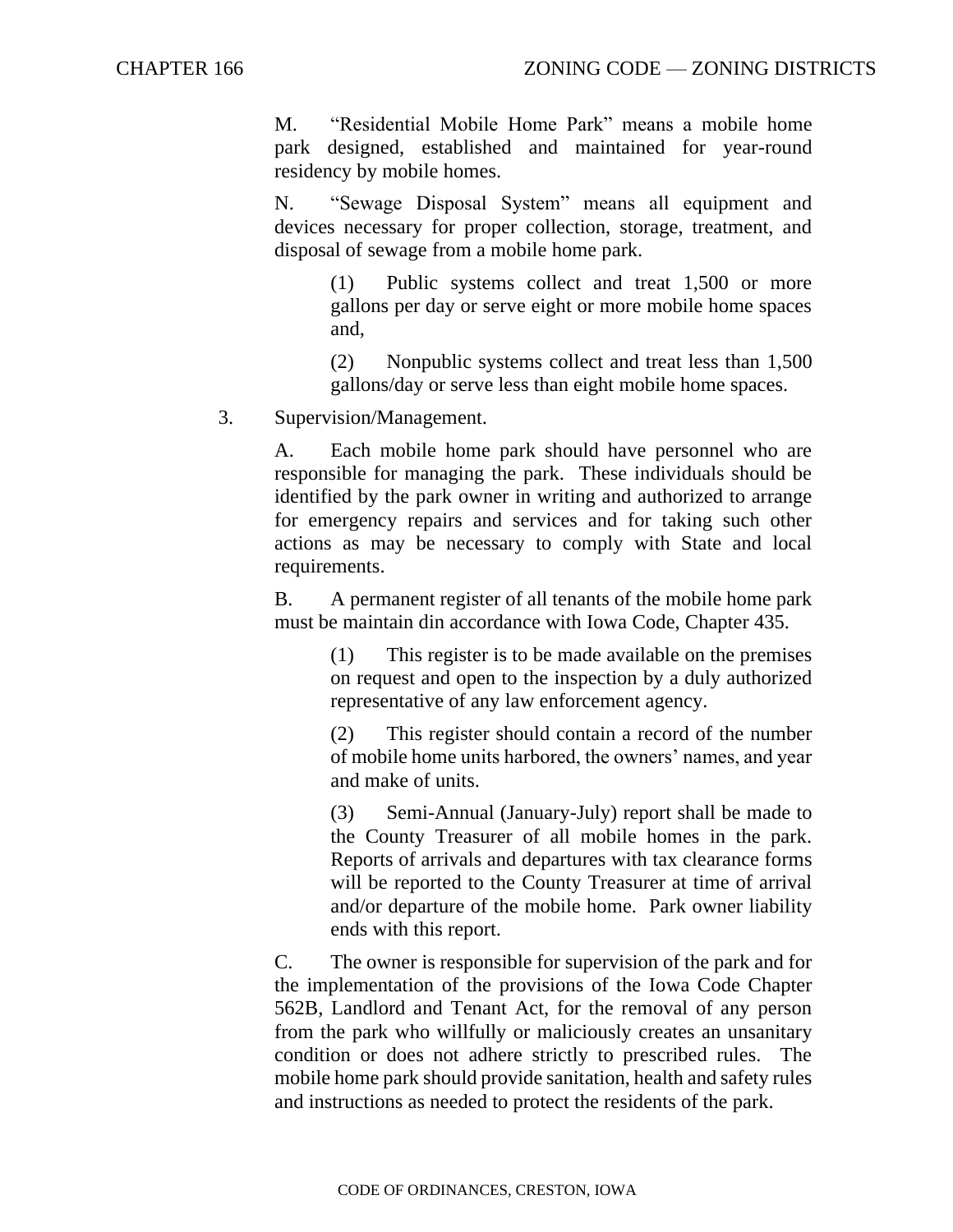D. Mobile home park management should require in writing that residents notify the park management of any planned excavation or installation of below-ground facilities, including gas, electric, water or sewer lines, mobile home tie-downs, or barrier posts.

> (1) The management shall contact the utilities to locate for the resident any buried gas or electric lines; and water and sewer lines, as necessary.

4. Park Site.

A. Residential Mobile Home Park sites should be well drained and not located in a flood plain.

B. All sites should be free from obvious hazards.

C. Sites should not be located in or adjacent to swamps, marshes, or other breeding places of insects, rats, and mice.

D. Storm drainage should be provided in such a manner so as not to endanger any water supply or surface water course.

5. Roadways. Roadways should be maintained in a safe, unobstructed condition at all times.

A. Twenty-nine (29) feet wide if parking is permitted only on one side and so posted.

B. Thirty-six (36) feet wide with parking on both sides.

## 6. Spacing.

A. The number of mobile homes permitted in the park should not exceed the number of spaces which can be serviced by the sanitary facilities in the park.

B. Each mobile home space should be clearly numbered. Each mobile home should:

(1) Abut to a roadway and,

(2) Have clear, unobstructed access to a public roadway.

C. Existing mobile home spaces, which are located in parks that have been in continuous operation since prior to August 1, 1970, may be at least eight feet larger than the mobile home in both the lateral and longitudinal directions. New mobile home spaces added to these parks should meet the mobile home spacing criteria of Spacing, Item D.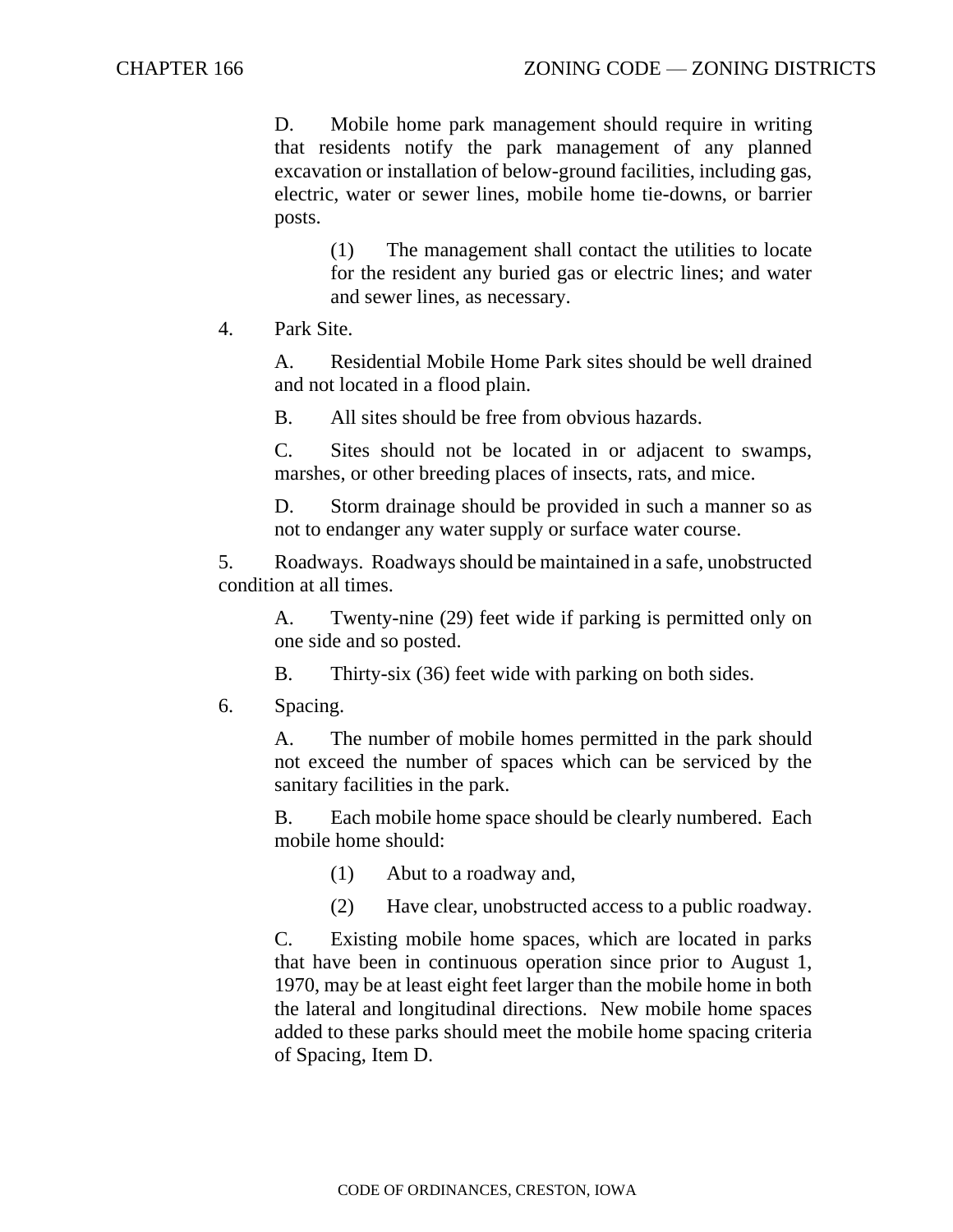D. Mobile home parks constructed and new spaces added to existing parks after January 1, 1996, should conform to the following mobile home spacing criteria:

A mobile home should not be located closer than:

(1) 15 feet from the side of another mobile home;

(2) 10 feet from the end of another mobile home;

(3) 10 feet from an accessory shed or building (except that an accessory shed or building may abut the owner's mobile home and should be located or constructed in such a manner as to not impede egress from any doorway of the mobile home;

(4) 20 feet from the public curbline or as required by City ordinance;

(5) 5 feet from boundary of the mobile home park.

7. Water Supply.

A. A continuous supply of safe potable water under at least forty pounds pressure, P.S.I. (pounds per square inch), should be provided for each mobile home park.

> (1) Where a municipal water supply having adequate capacity is available abutting the property, such water supply should be used.

> (2) In mobile home parks where a municipal supply is not available, a private system shall be designed, constructed, and maintained in accordance with Chapter 455B.172 for nonpublic systems and with Iowa Department of Natural Resources, Iowa Code, Chapter 455B.173 for public systems.

> (3) Detailed engineering plans should be on file for each park, especially for new construction.

> (4) Design and operation of public water and nonpublic supply systems are to be consistent with the water supply requirements of the Iowa Department of Natural Resources, Chapters 455B.173 and 455B.172 Iowa Administrative Code.

B. All sources of potential contamination should be situated at a reasonable safe distance from drinking water wells. Minimum distances between all wells and named sources of pollutions should be as outlined in Table I.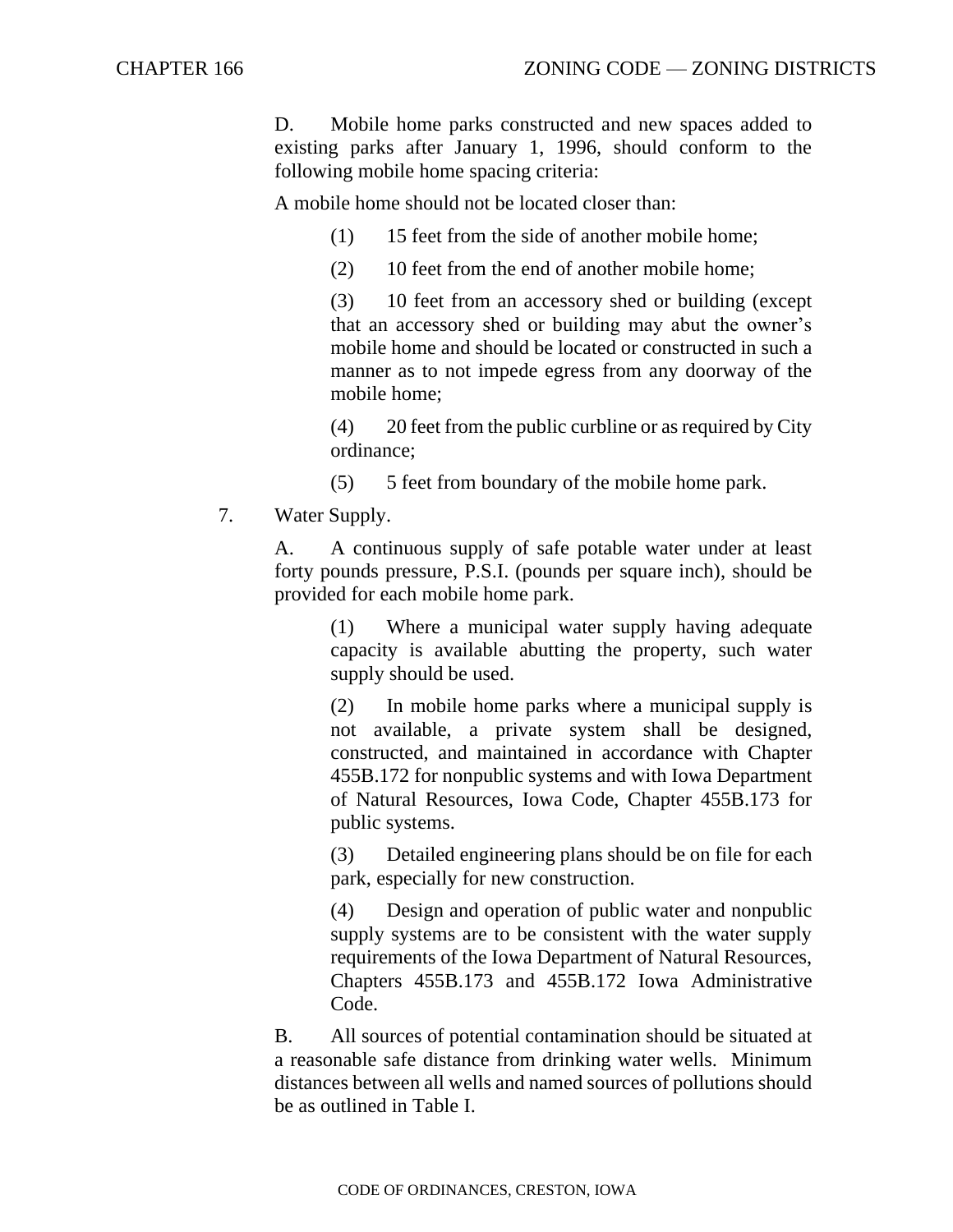**MINIMUM LATERAL**

## **TABLE I**

## **RECOMMENDED LATERAL DISTANCES FROM ANY DRINKING WATER WELLS\***

## **SOURCES OF CONTAMINATION DISTANCE**

| Solid waste disposal site                                                               | 200 feet    |
|-----------------------------------------------------------------------------------------|-------------|
| Lagoons or waste treatment facilities                                                   | $1000$ feet |
| Cesspools (receiving raw sewage prohibited for<br>new construction)                     | 150 feet    |
| Preparation or storage area for spray materials,<br>commercial fertilizers or chemicals | 150 feet    |
| Drainage or improperly abandoned wells                                                  | 100 feet    |
| Soil absorption field, pit privy or similar disposal unit                               | 100 feet    |
| Confined feeding operations                                                             | 100 feet    |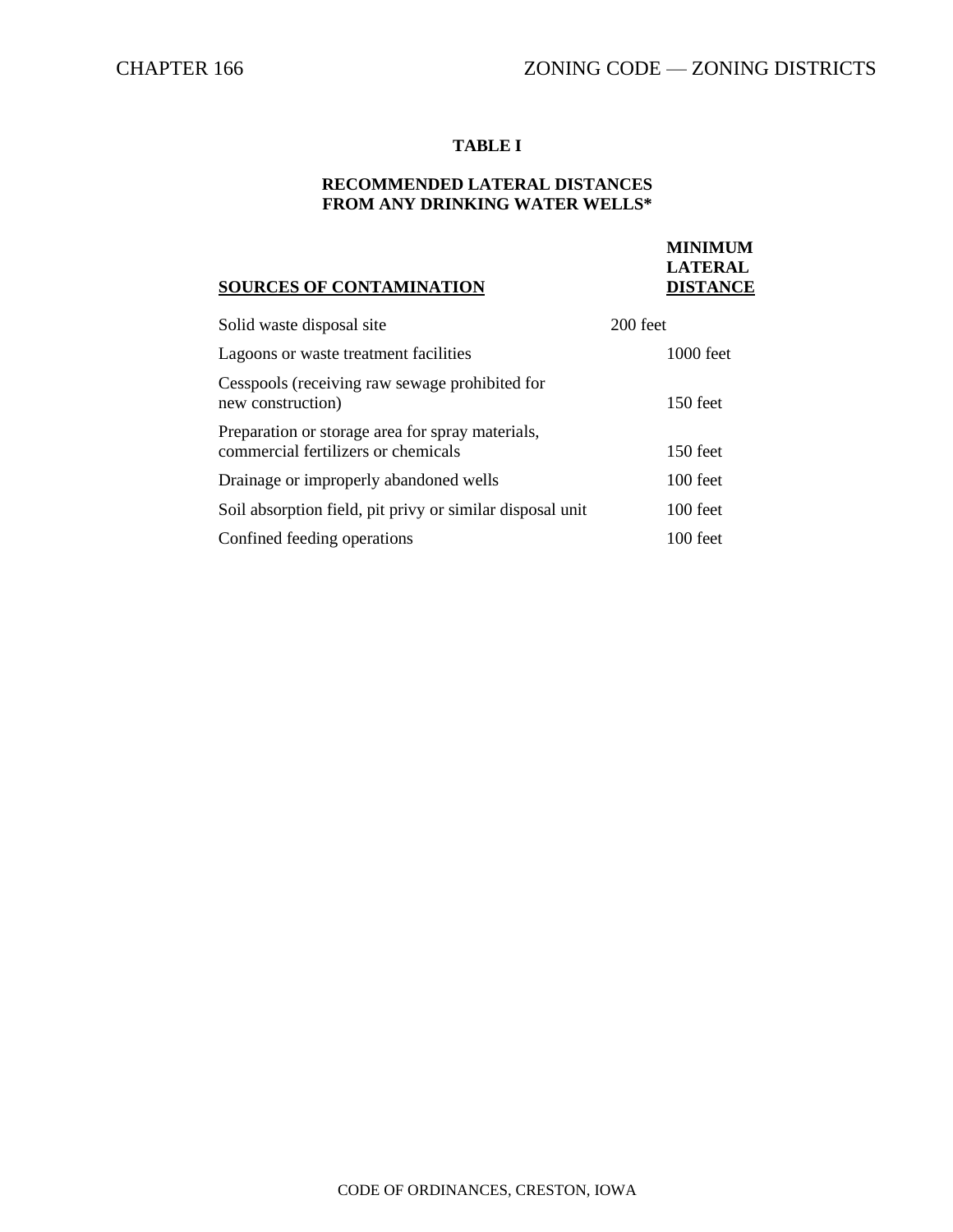| <b>SOURCES OF CONTAMINATION</b>                                                                                                                         | <b>MINIMUM</b><br><b>LATERAL</b><br><b>DISTANCE</b> |
|---------------------------------------------------------------------------------------------------------------------------------------------------------|-----------------------------------------------------|
| Septic tank, concrete vault privy, sewer of tightly<br>joined tile or equivalent material, sewer connected<br>foundation drain, or sewer under pressure | 50 feet                                             |
| Ditches, streams, or lakes                                                                                                                              | 25 feet                                             |
| Sewer of cast iron with leaded or mechanical joints,<br>independent clear water drains, or cisterns                                                     | 10 feet                                             |
| Well pumphouse floor drain draining to ground<br>surface                                                                                                | 5 feet                                              |

**\*NOTE:** The distances shown in Table I are minimum distances required by the Iowa Department of Natural Resources. For public water supplies, Iowa Department of Natural Resources requirements shall be complied with.

> C. Pipes and fittings used in constructing water system distribution mains, laterals and water risers should be:

> > (1) Composed of materials meeting the requirements of the State Plumbing Code 661-16.400(103A) Iowa Administrative Code.

> > (2) Marked to indicate the approval by the National Sanitation Foundation Testing Laboratory (NSF).

> > (3) Installed and bedded in accordance with the manufacturer's instructions and specifications.

D. In new installations, the water distribution lines should be separated horizontally from sanitary sewers by at least ten feet of undisturbed or compacted earth, except as specified below.

> (1) When water and sewer lines cross, the water line should be at least twelve inches above the top of the sewer line throughout a distance of ten feet horizontally, and no joints are to be made in the water line within this distance of ten feet.

> (2) Water and sewer lines may be laid in the same trench providing:

> > (a) The bottom of the water line is laid at all points at least twelve inches above the top of the sewer line at its highest point;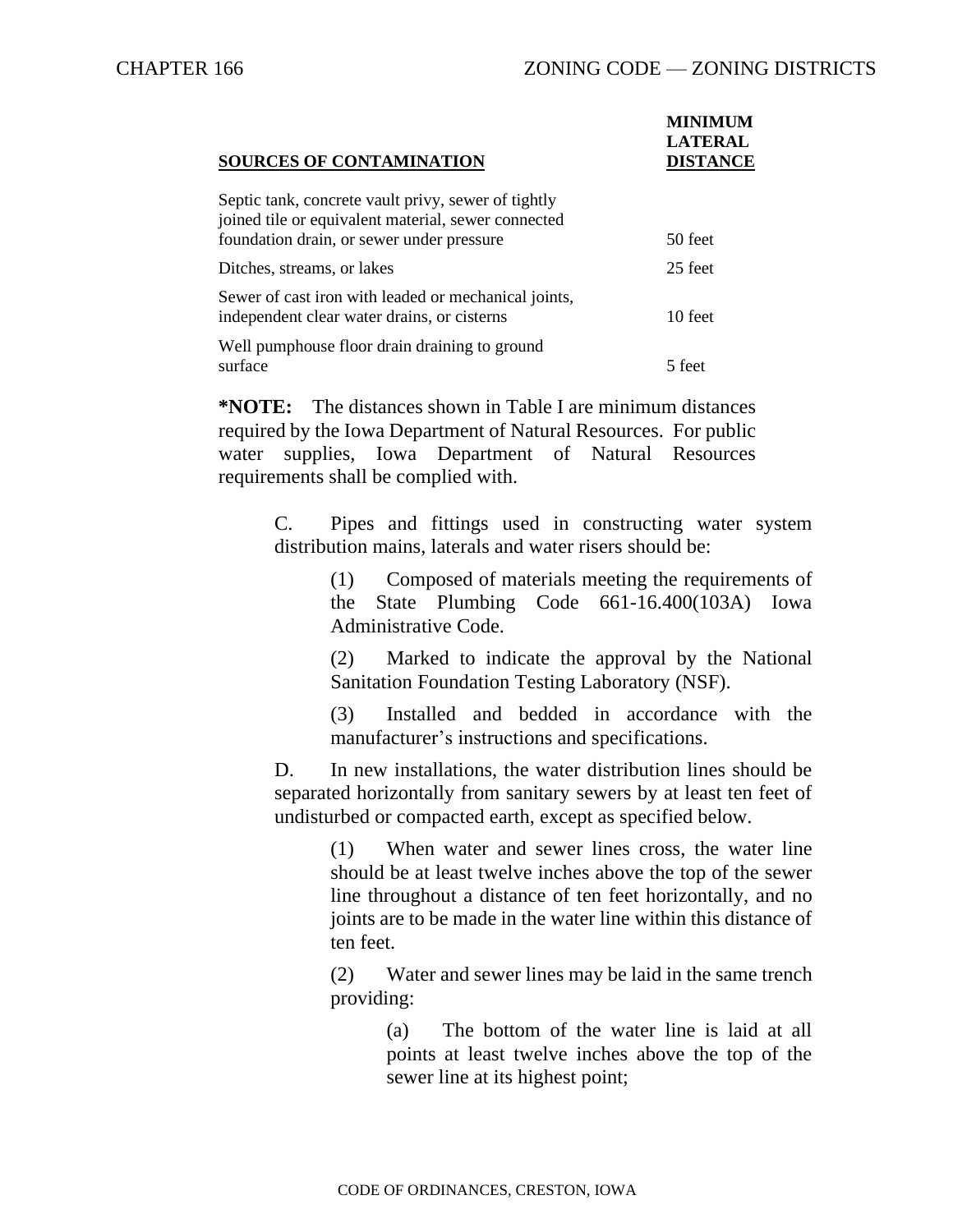(b) The water line is laid on a solid shelf excavated at one side of the common trench or on a solidly tamped backfill;

(c) The joints in the water line are kept at a minimum;

(d) The sewer is constructed of cast iron with leaded or mechanical joints or approved plastic, and shown to be watertight by test. In cases where cast iron or plastic is not suitable sewer material, other durable and corrosion-resistant material may be used provided it meets State Plumbing Code requirements.

(e) The size of water distribution mains may be as specified in Table II in new installations and as specified in Table VII for those constructed prior to June 1, 1980.

### **TABLE II**

# **RESIDENTIAL MINIMUM PIPE MOBILE HOME SIZE (INCHES) SPACES SERVED**  $1$  2 - 5  $1\frac{1}{4}$  6 - 11  $1\frac{1}{2}$  12 - 14 2 15 - 50  $2\frac{1}{2}$  51 - 100 3 101 - 150 4 151 - 300

#### **RECOMMENDED SIZE OF WATER PIPE**

(f) Fire protection requirements for water supply shall be as required by the State or local authority having specific jurisdiction for the protection.

(g) Each mobile home space water riser and connection should:

> (i) Terminate at least four inches above established grade.

(ii) Be provided with a control valve.

(iii) Be capped or otherwise protect when not in use.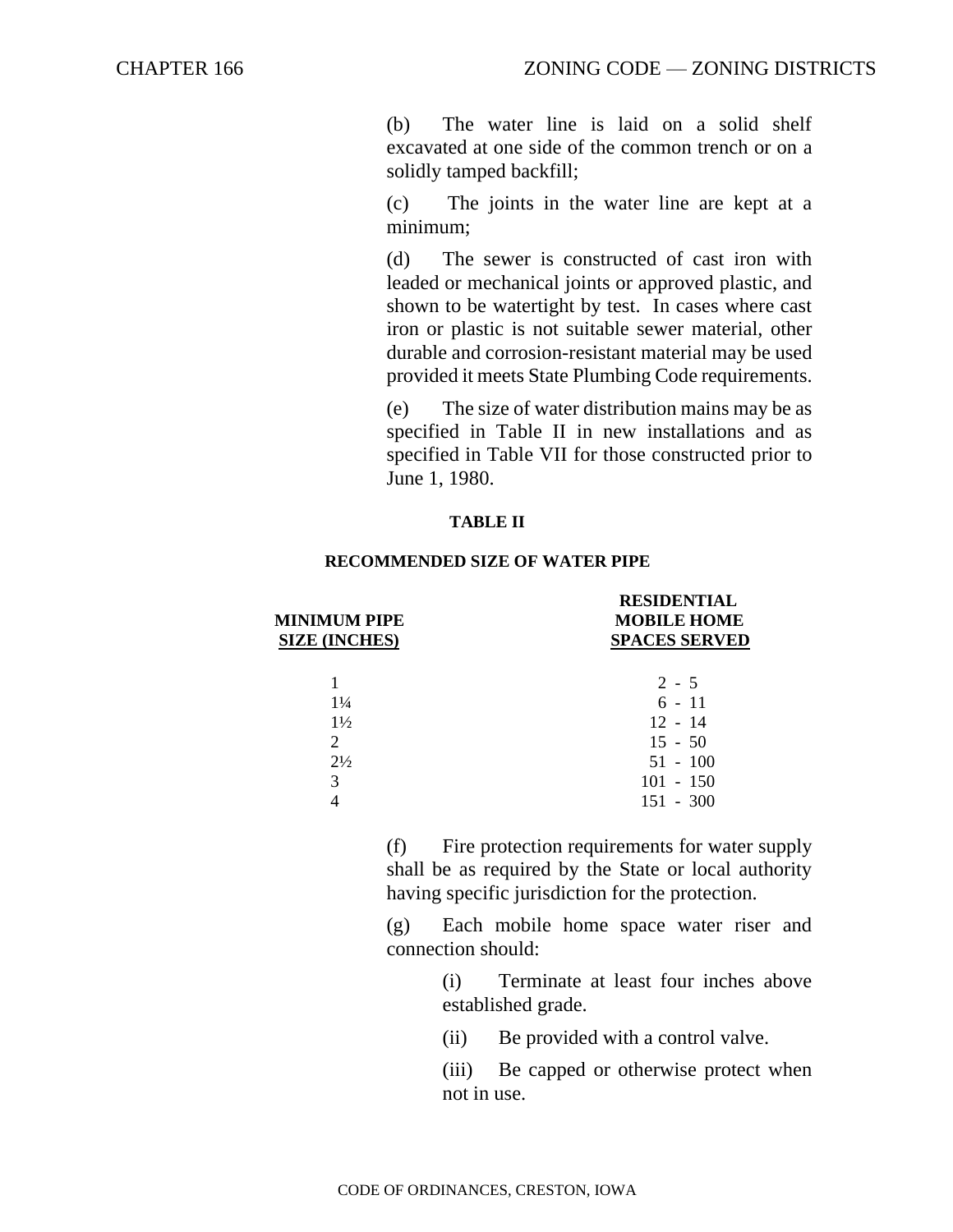(iv) Be provided with a watertight connection for attachment to the mobile home water line.

(v) Be protected against freezing if the park is operated throughout the year.

(vi) It is recommended that a curb stop valve be installed preceding each individual space water riser outlet in residential mobile home parks.

(h) The water supply system should be so installed as to eliminate all potential sources of contamination.

> (i) Prior to installation, water pipes should not be stored where they will come in contact with sewage or other contamination.

> (ii) During installation, disturbed soil should be compacted, and the grade should be sloped away from water risers.

> (iii) Means should be provided to prevent backflow of contaminated water from appliances, fixtures, drains, and sewers.

> (iv) No water system should be connected to a nonpotable or questionable water supply.

> (v) Backflow preventers should be placed on all freezeless hydrants or faucets supplying potable water to mobile home spaces. Control valves of the "stop and waste" type should be prohibited for installation.

> (vi) All water systems should be disinfected after installation and prior to use.

(i) Water Sample Analysis.

(i) The water supplied to mobile home sites should be demonstrated to be of satisfactory quality by means of sampling and laboratory analysis prior to initial use or after any repairs are made to the system.

(ii) Public water systems serving a mobile home park must be sampled by the owner of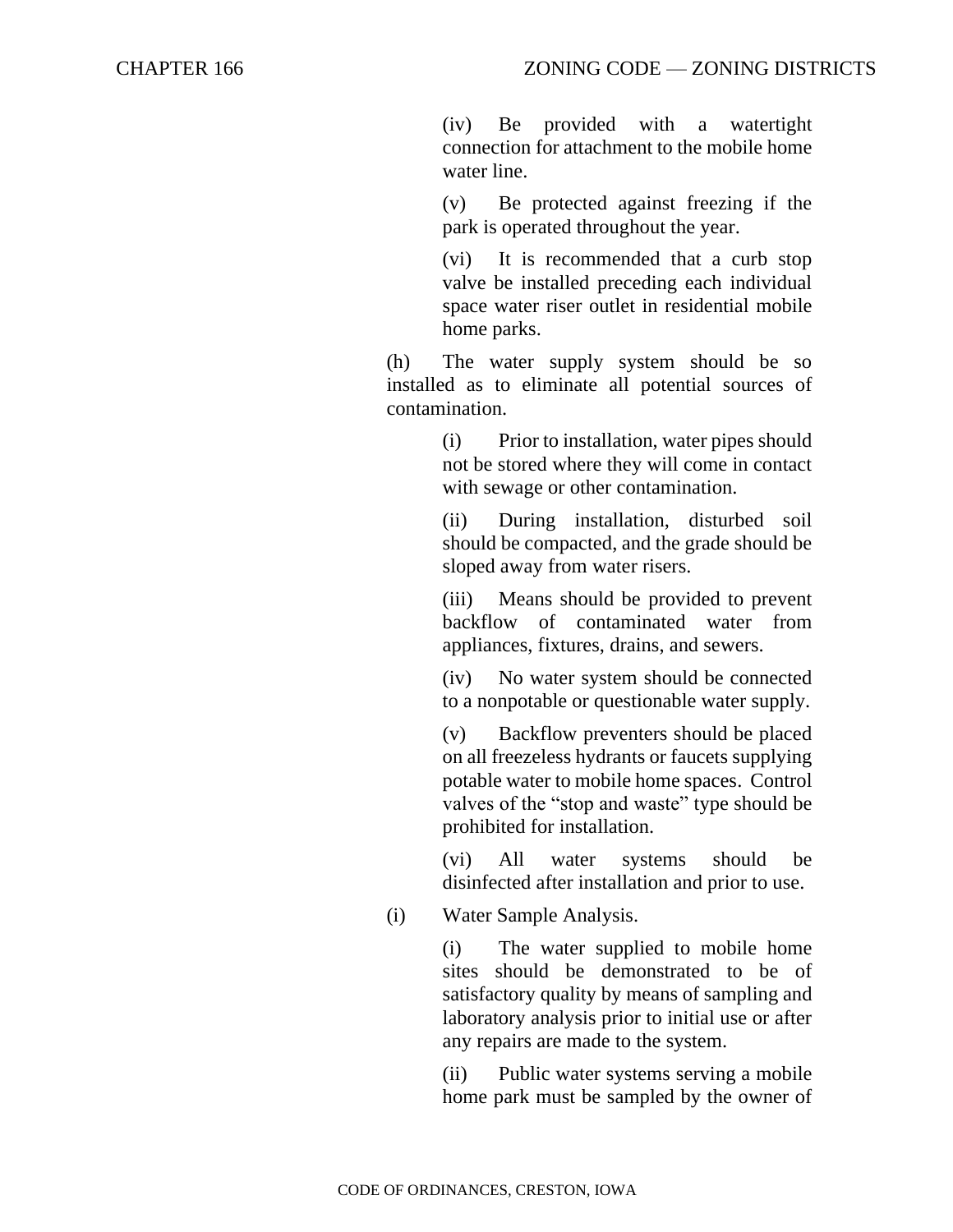the water system with the frequency and for the contaminants required by the Iowa Department of Natural Resources, Chapter 455B.173, Iowa Code. More frequent sampling is recommended if known sources of contamination exist or if the analytical record shows a history of contamination.

(iii) It is recommended that the owner of a nonpublic water system serving a mobile home park sample the water system at least once per month and have the sample analyzed for coliform bacteria. Sampling and analysis for other contaminants should be at least as frequent as required for public water systems.

(iv) All residents should be notified in writing when the water supply has been found to be unsafe due to bacteriological, chemical, or other contamination. When the water supply has been determined to contain more than 45 mg/l of nitrate, the owner should notify the residents in writing that the water should not be used for infant feeding.

(j) Disinfection and treatment equipment, if employed, shall be approved by the Iowa Department of Natural Resources.

8. Sewage System.

A. Adequate facilities should be provided and maintained for the collection and treatment of sewage from all mobile homes, community buildings, and other facilities. Cesspools are prohibited for all mobile home park sewage systems constructed, reconstructed, or altered.

> (1) Disposal of sewage and other water-carried wastes should be into a public sewer system where a public sewer system is available and abutting the property.

> (2) Where a public sewer is not available, a sewage disposal system designed, constructed and maintained according to the Iowa Department of Natural Resources requirements for public sewage systems or according to the requirements of the Iowa Department of Natural Resources,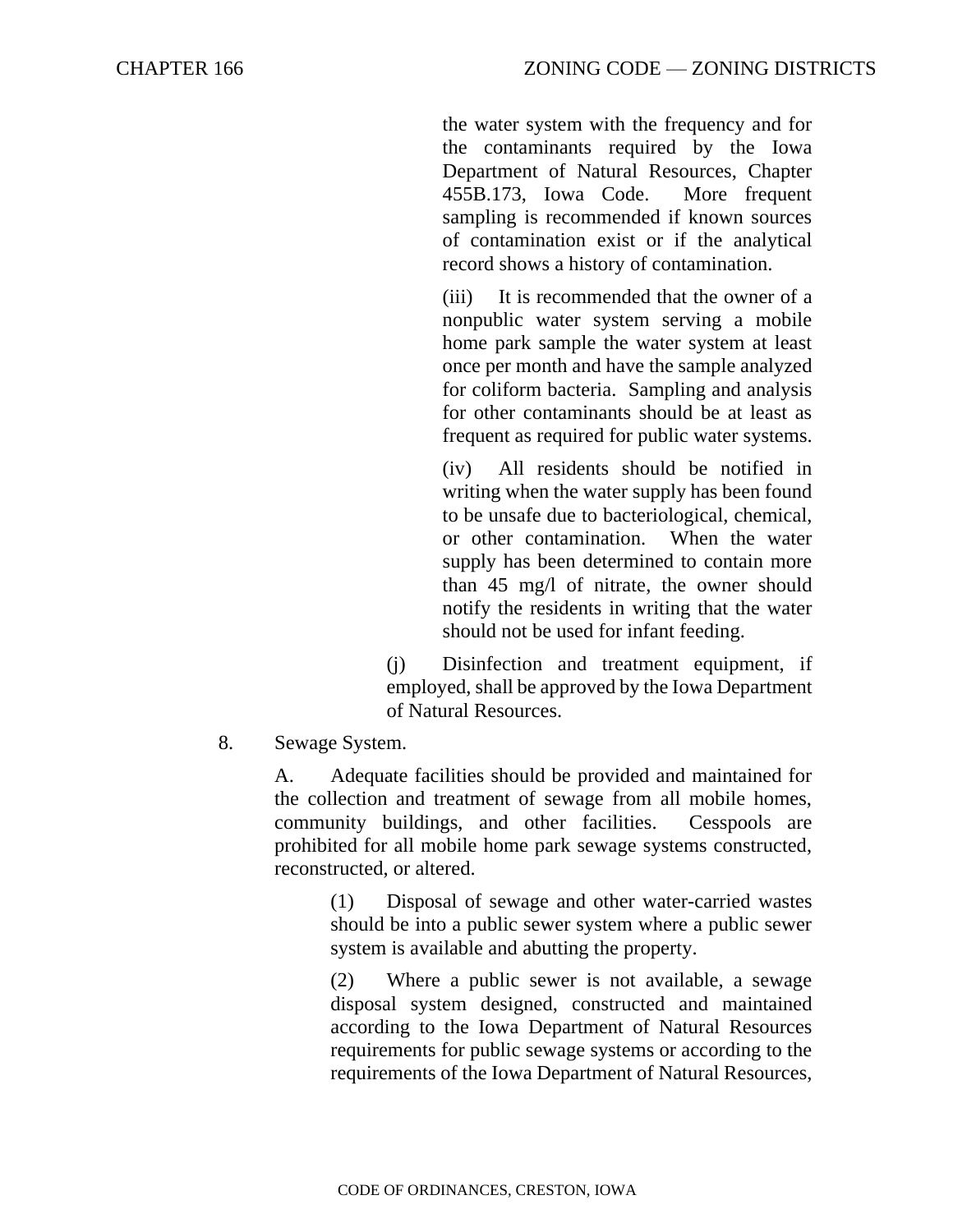Iowa Code, Chapter 455B.171-455B.192 for nonpublic systems must be provided.

(3) The connection between the mobile home drain and park sewer should be made with a leak-proof connector of durable, corrosion-resistant material attached at the inlet and outlet end with a water and gas-tight joint.

(4) Each sewer outlet should be tightly capped when not in use.

(5) No discharge of sewage or any other type of waste water from any mobile home or building should be permitted onto the ground surface.

(6) Means should be provided to prevent sewage odors from escaping out of any sewer connection or outlet.

(7) Cleanouts should be provided in accordance with Iowa Department of Natural Resources Design Standards for public sewage systems, and the State Plumbing Code, Chapter 661.16.400(103A), Iowa Administrative Code and Iowa Department of Natural Resources rules on nonpublic sewage systems, Chapter 455B.171-455B.192, Iowa Code. Alternatively, manholes may be used in accordance with Iowa Department of Natural Resources Design Standards for public sewage systems.

B. In new installations, each space sewer lateral should be connected to the park sewer main in the following manner:

(1) Through the use of an approved "Y" fitting.

(2) It should connect below the frost line.

(3) It should extend vertically to not less than three nor more than six inches above established grade.

(4) Individual risers should not be less than three inches in diameter.

C. In new installations the pipes and fittings used in constructing sewer mains, laterals, sewer risers, longsweep quarter bends, and the connecting length of lateral to each space should be:

> (1) Composed of materials meeting the requirements of the State Plumbing Code Iowa Administrative Code, Chapter 661.16.400(103A).

> (2) Installed and bedded in accordance with the manufacturer's specifications.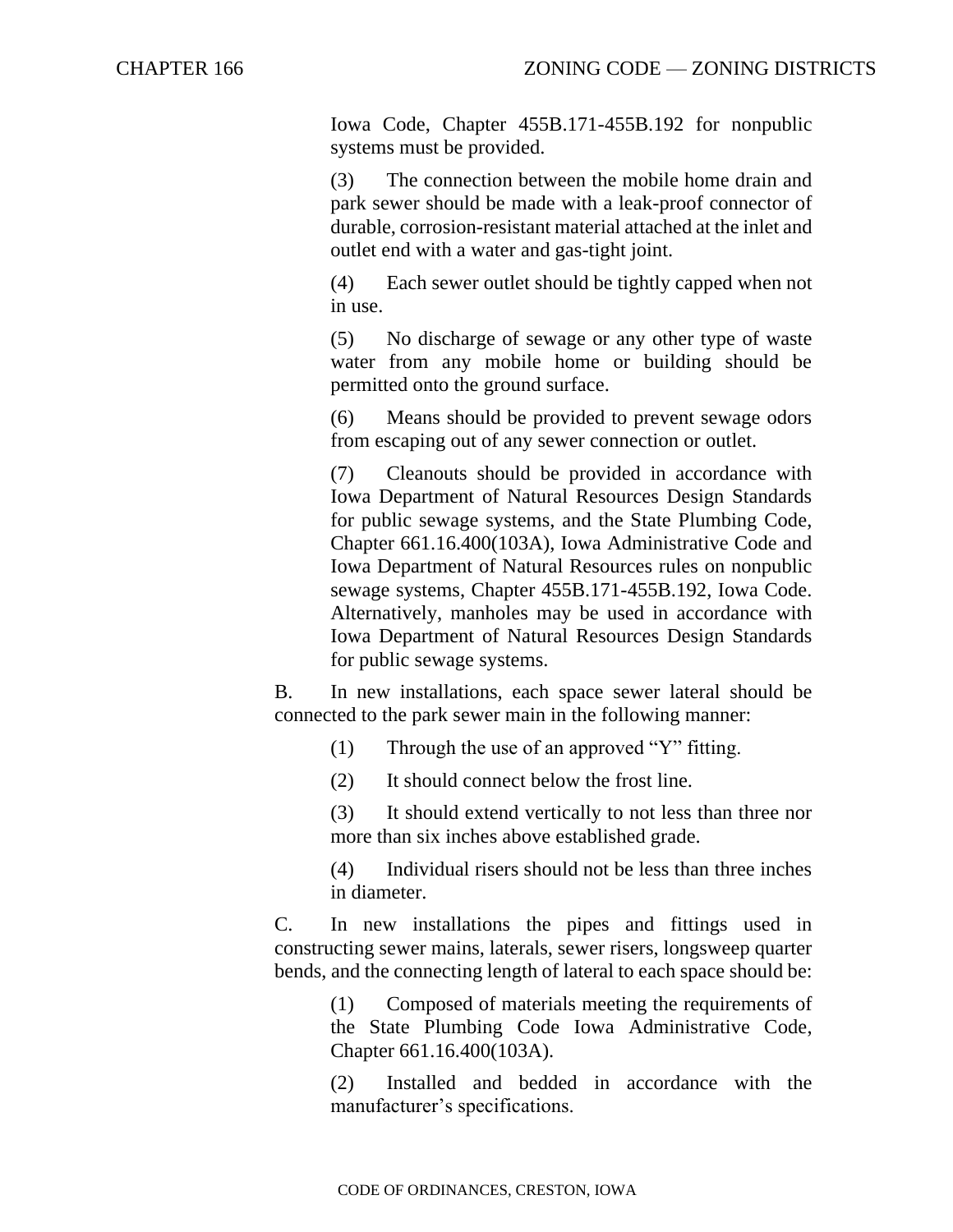D. The minimum size and slope of sewer installations constructed should be determined in accordance with Table III.

#### **TABLE III**

#### **RECOMMENDED SIZE AND SLOPE OF SEWER**

| <b>Sewer Diameter</b><br>(Inches) | <b>Mobile Homes Connected</b><br>(Number) |                     | <b>Slope Per 100 Feet</b><br>(Inches) |
|-----------------------------------|-------------------------------------------|---------------------|---------------------------------------|
|                                   | <b>Residential</b>                        | <b>Recreational</b> |                                       |
| 4                                 | $2 - 15$                                  | $2 - 30$            | 15                                    |
| 6                                 | $16 - 60$                                 | $31 - 120$          | 8                                     |
| 8                                 | $61 - 100$                                | $121 - 200$         | 5                                     |

9. Gas and Fuel Systems. The gas and fuel systems should be installed and operated so as not to create obvious hazards, such as unsecured gas bottles and unprotected gas meters. See item D under Supervision/Management for recommended action necessary to avoid potential hazards associated with buried gas or fuel lines.

10. Electrical System.

A. The electrical system should be installed and operated so as not to create obvious hazards such as poor connections, exposed or unprotected wiring. See item D under Supervision/ Management for action necessary to avoid potential hazards associated with buried electrical lines.

B. Obvious hazards, such as poor connections, exposed or unprotected wiring, should be eliminated.

C. Lighting should be provided for all streets, walkways, buildings, and other facilities subject to nighttime use.

(1) Illumination is to be provided in accordance with local requirements, or

(2) Where no local requirements exist, an average illumination level of 0.1 foot-candle should be maintained on all streets, and

(3) Potentially hazardous locations such as street intersections and steps or ramps should be individually illuminated with a minimum level of 0.3 foot-candle.

11. Community Buildings. Community buildings are not required, but if one is provided, it shall conform to local codes.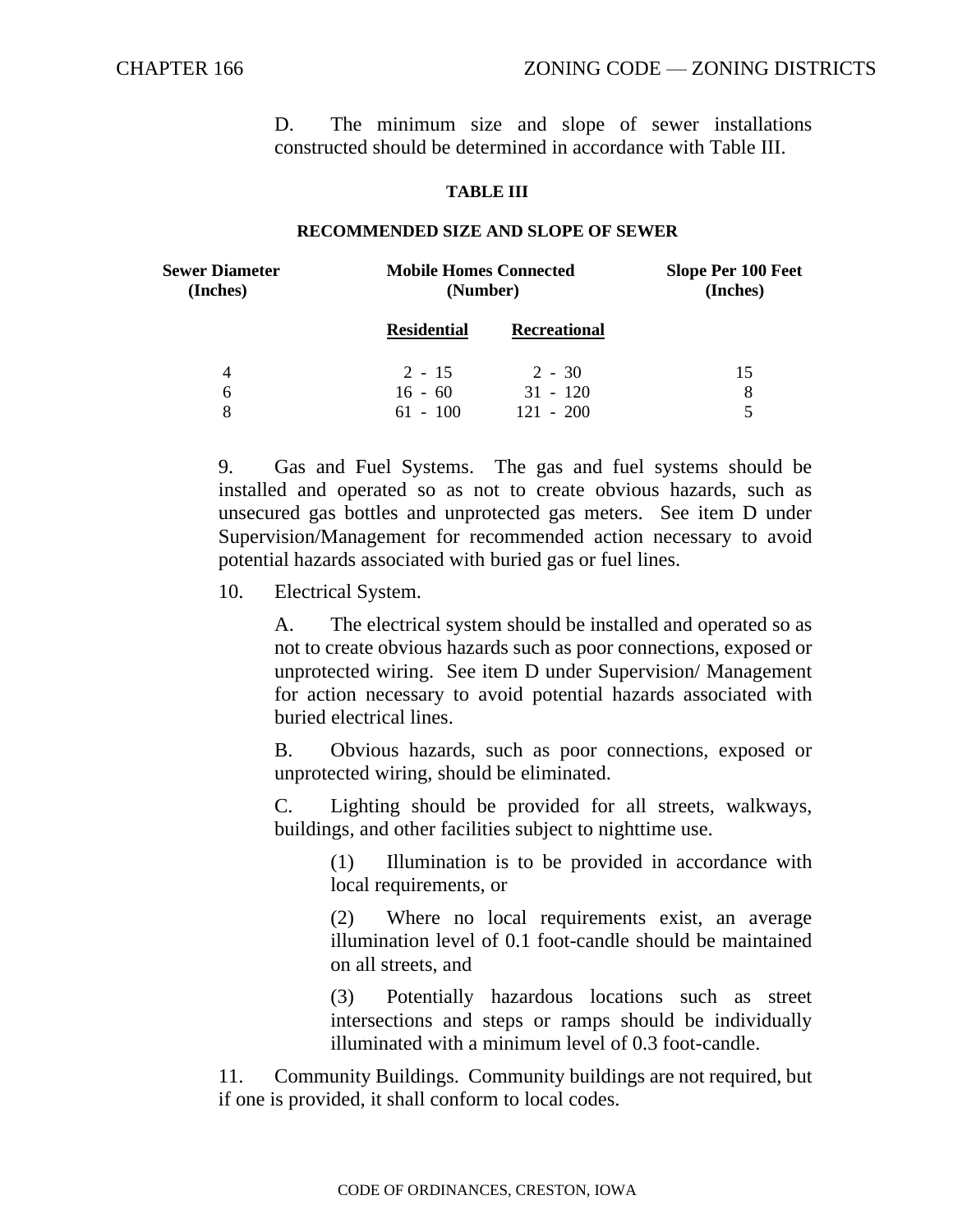12. Public Swimming Pools.

A. Any swimming pools, wading pools or bath houses used in connection with pools should be constructed and operated in a safe and sanitary manner.

B. The design and operation of swimming pools is to be according to the Iowa Department of Public Health's criteria.

C. In new installations, engineering plans and specifications must be submitted to the Department of Public Health.

13. Refuse Disposal.

A. The proper storage, collection and disposal of refuse should be the responsibility of the park owner or operator. Refuse disposal and the control of the growth of grass, bushes, and noxious plant should be accomplished in a manner to avoid creation of health hazards such as a rodent harborage, insect breeding areas or public health nuisance conditions.

B. The park owner should be responsible to assure that sufficient containers are available to provide storage space for all garbage produced between collections. All garbage and refuse should be stored in fly-tight, water-tight, and rodent-proof containers having tight-fitting lids. Each container should be maintained in good condition at all times. A plastic bag should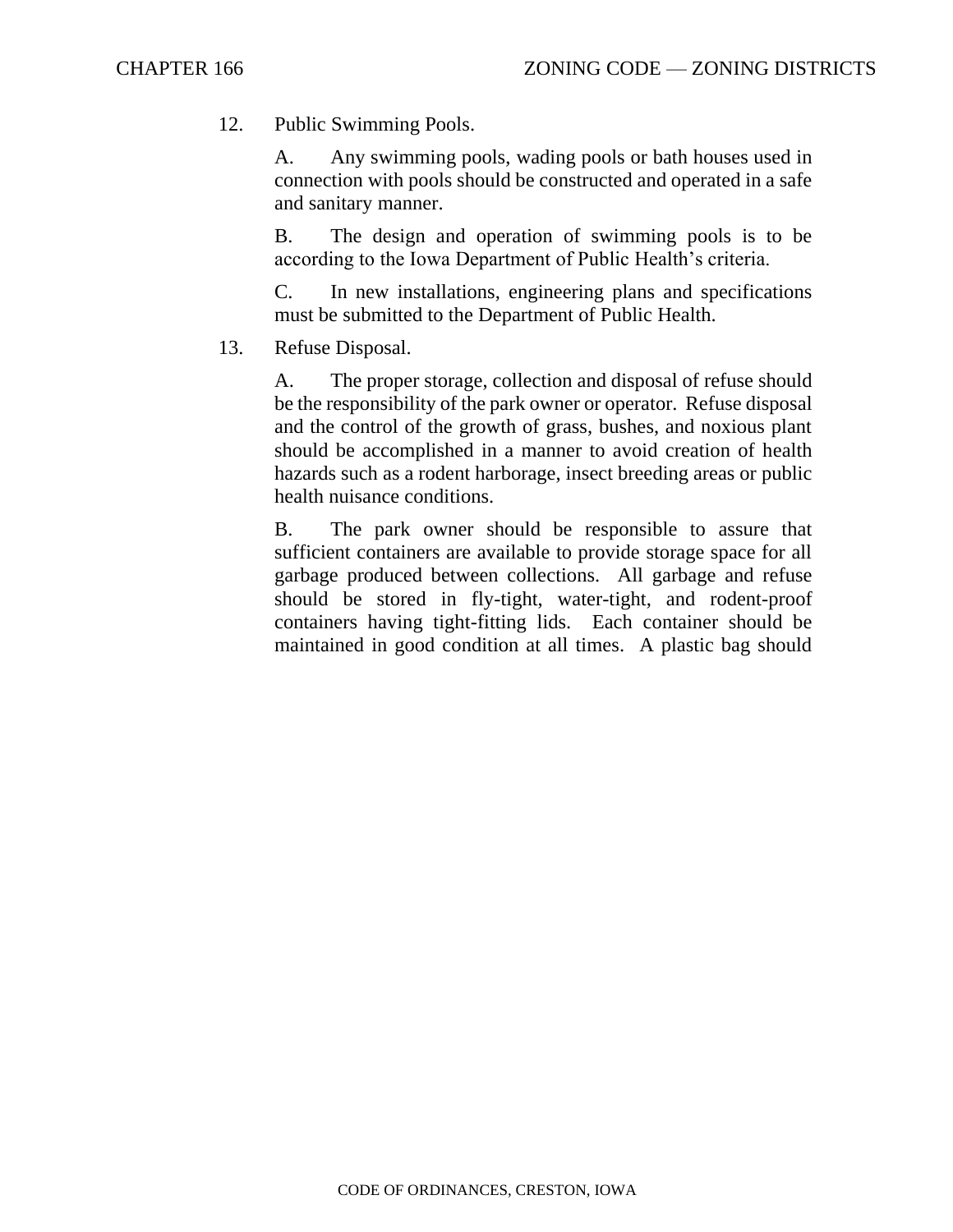not be acceptable as a container and should only be used as a liner in a durable and otherwise satisfactory container.

> (1) Garbage should be collected from the containers at least once a week.

> (2) It should be transported to a disposal site approved by the Iowa Department of Natural Resources in a covered vehicle.

C. The park premises should be kept free of any refuse, plant overgrowth, or noxious weeds at all times.

D. Abandoned or junked vehicles should not be stored or accumulated within a park in accordance with local ordinance.

14. Chemical and Fuel Safety.

A. Application of pesticides should comply with current rules and guidelines of the Iowa department of Agriculture and the Iowa Department of Natural Resources.

> (1) Pesticides should be stored in a safe location not accessible to children.

> (2) Pesticides, fuel, or other hazardous chemicals should not be stored in a well house or a well frost pit.

B. Recreational fire should be supervised and only be permitted in designated safe areas.

C. Storage of flammable material and fuel or fuel containers should not be allowed beneath the mobile homes. Flammable material such as hay or straw should not be used for skirting or insulation of mobile homes.

D. Any garbage dumpsters utilized should be of the "child-safe" type and shall be so designated by the manufacturer.

15. Miscellaneous Recommendations.

A. The park's rules should prohibit residents from permitting their pet animals to run at large and to create any health or safety hazard within a mobile home park.

B. In new installations, when skirting is provided around a mobile home, an access panel should be provided for inspection and maintenance of service connections. In existing installations, the park owner should insure accessibility through any skirting.

**166.08 C-1 COMMERCIAL DISTRICT.** The C-1 Commercial District is intended to provide a district for a wide range of services and goods which are basically retail in nature. The C-1 Commercial District is designed to accommodate retail and office activities and assembly in conjunction with retail sales.

1. Permitted Accessory Uses.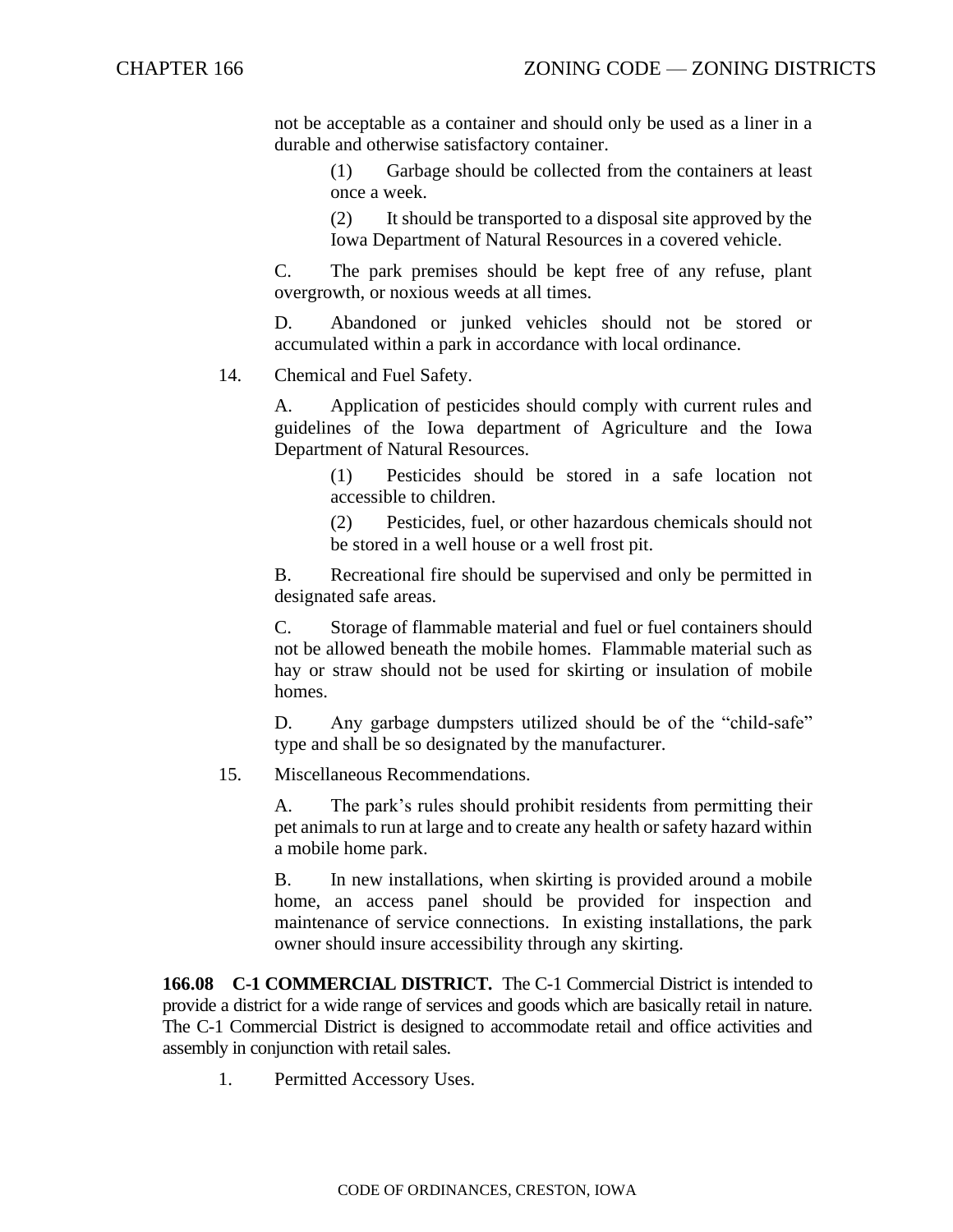A. Accessory buildings and uses customarily incident to the uses permitted.

B. Off-street parking and loading as regulated by Section 168.07 of this Zoning Code.

C. Signs as regulated by Section 168.06(3) of this Zoning Code.

D. Multiple dwelling and apartment when located on the second floor or above; or if on first floor in C-1 Commercial areas not included in Subsection (1), dwellings or multiple dwellings must be approved by the Board of Adjustment.

> (1) In the area within and contiguous to the following: beginning at Oak Street and Adams Street, east to Pine Street, north to Mills Street, west to Oak Street, then south to point of beginning. Apartments and dwellings may be located on the first-floor; however, those properties shall maintain a commercial store front along public streets on the first floor of the building consisting of at least 50% of the depth of the building and entire width. For the purpose of this subsection on a corner lot, the front of the building shall be the shortest street lot line. Any use of the front 50% of the building for other than a commercial storefront in this area shall be approved by a Conditional Use Permit.

> Dwellings or multiple dwellings that exist and are occupied on July 1, 2021, are exempt until such time as they shall become unoccupied. At the time the dwelling or multiple dwellings become vacant, they will become subject to this regulation. The Iowana is exempt from the provisions of this section.

#### *(Subsection D – Ord. 20-190 – Jun. 20 Supp.)*

E. Additions, alterations or accessory buildings to be used with single-family dwellings existing at the time of passage of the ordinance codified herein.

2. Conditional Uses.

A. Public and private parking lots.

B. Bed and breakfast homes or bed and breakfast inns, providing that said use conforms to the provisions of Chapter 170A and 170B of the Code of Iowa and that a public hearing is held on each request before said facility is permitted in the use district. This conditional use must also provide one off-street parking space per guest room and one offstreet guest space for the host or owner.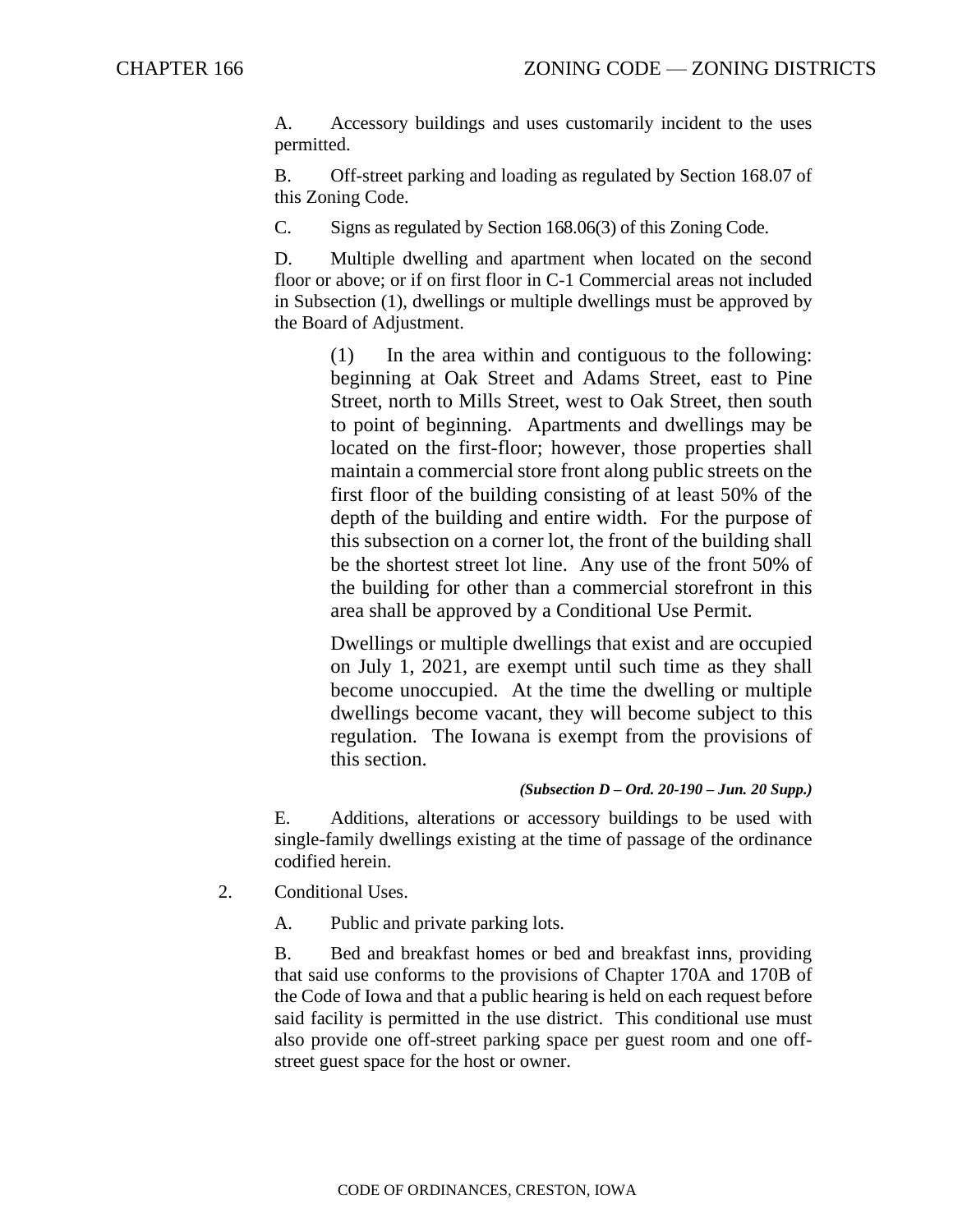C. Any use permitted in R-1 or R-2 not allowed in subsection E of subsection 1 of this section.

D. Conditional Uses. Governmental and public utility buildings and structures necessary for the health, safety and general welfare of the community provided that:

(1) Conformity with the surrounding neighborhood is maintained and required setbacks and side yard requirements are met.

(2) Equipment is completely enclosed in a permanent structure with no outside storage.

*(Ord. 04-78 – Oct. 04 Supp.)*

3. Height, Yard and Area Regulations.

A. Height Regulations. No building shall be erected or structurally altered to exceed eighty (80) feet in height.

B. Yard Regulations and Lot Coverage Regulations. There shall be no specific yard requirements except as necessary to provide off-street parking and loading if required, or if a commercial district abuts the residential district. The yard requirements of the residential district shall govern. The yard requirements for a dwelling shall be the same as its respective district.

4. General Regulations. Additional regulations in the C-1 District are set forth in Chapter 168.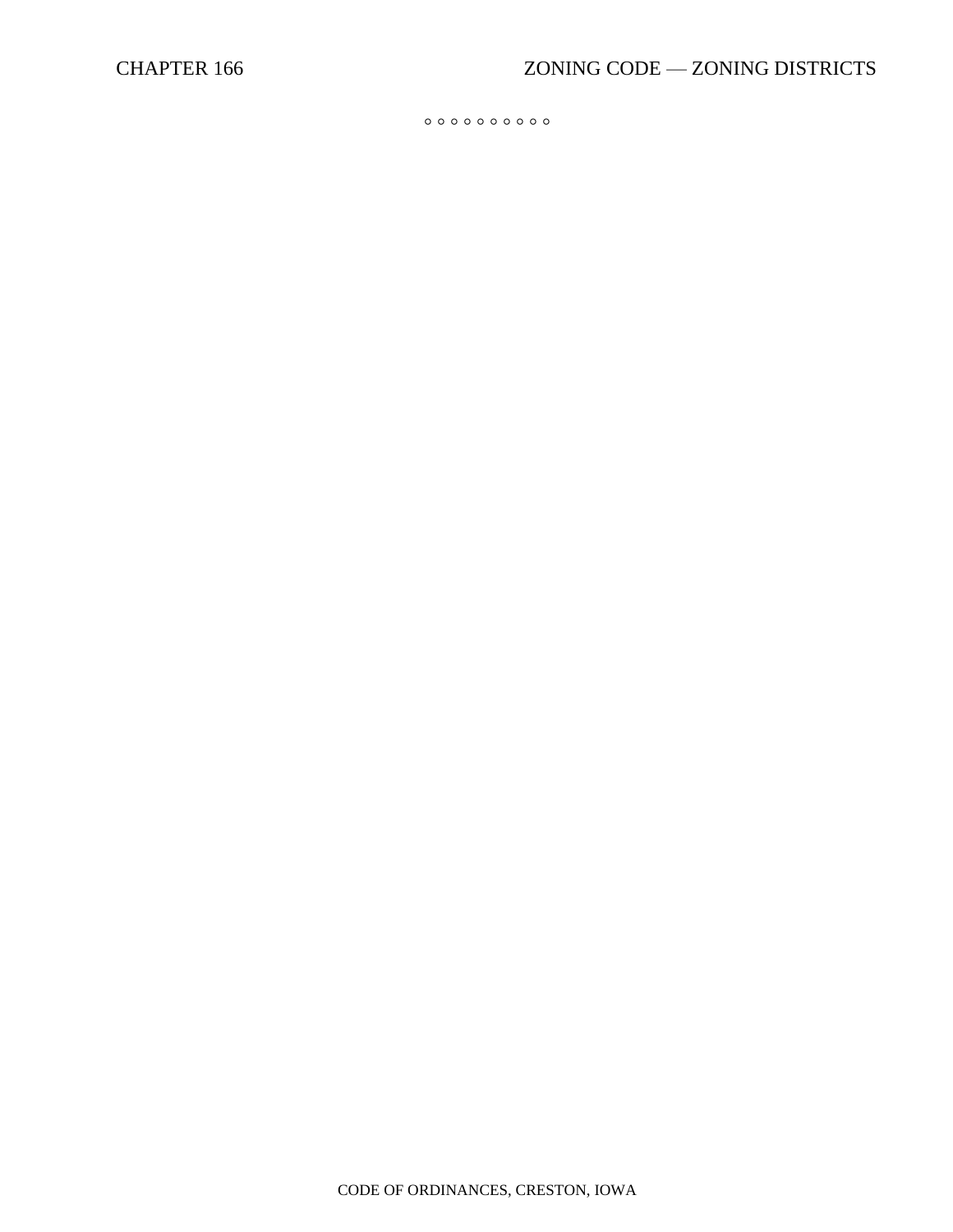**166.09 C-2 LIGHT COMMERCIAL OFFICE DISTRICT.** The C-2 Light Commercial Office District is intended to provide office locations generally serving neighborhood or community needs. This District should be located adjacent to a C-1 Commercial District or an arterial or collector street and is designed to be compatible in scale and land use intensity with residential settings. The District allows for the integration of limited supporting commercial uses into office developments. The District is most appropriately located along collector and arterial streets in areas of transition between residential and higher intensity uses, and in areas of existing and new office development. The District is not intended to allow commercial or retail sales.

1. Permitted Uses. The following use types are permitted:

A. Office uses. (Business hours must be between 7:30 a.m. and 7:30 p.m.)

- B. General offices.
- C. Financial services.
- D. Medical offices.

E. Professional services offices. (Businesses that require licensure by the State of Iowa such as legal, engineering, surveying, financial consulting, real estate)

F. Additions, alterations or accessory buildings to be used with single-family dwellings existing at the time of passage of Ordinance No. 03-69, codified herein.

G. Commercial uses such as (Business hours must be between 7:30 a.m. and 5:30 p.m.) business support services (such as information technology, computer programming and software, office machine repair service, janitorial services).

H. Civic uses such as:

- (1) Administrative services.
- (2) Convalescent services.
- (3) Cultural services.
- (4) Day care.
- (5) Local utility services.
- (6) Park and recreation services.

(7) Religious assembly.

2. Conditional Uses. The following use types are allowed, subject to approval of a conditional use permit:

A. Residential Uses. Any use permitted in R-1 or R-2 not allowed in Subsection F of Subsection 1 above.

B. Bed and breakfast homes or bed and breakfast inns, providing that said use conforms to the provisions of Chapter 170A and 170B of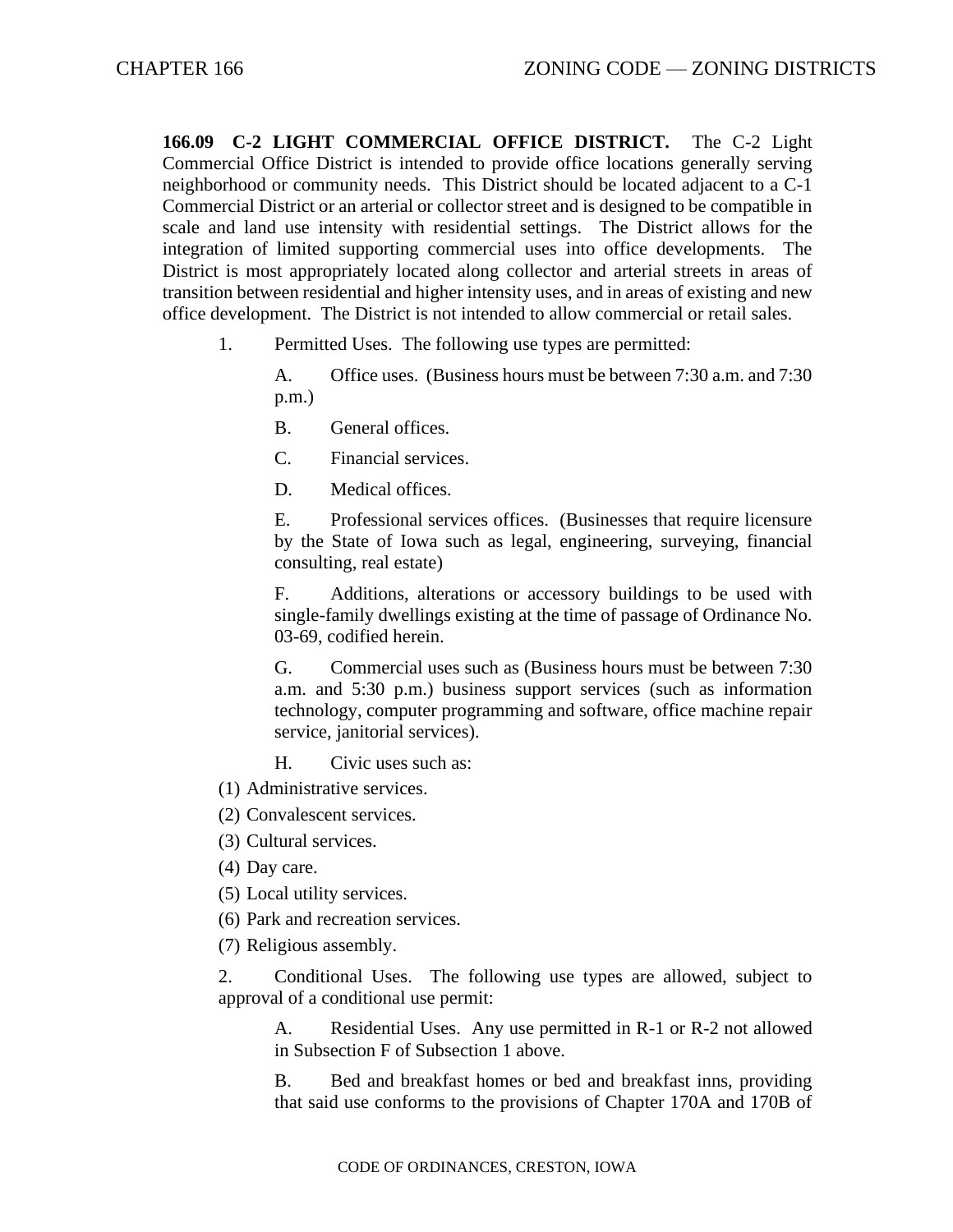the Code of Iowa and that a public hearing is held on each request before said facility is permitted in the use district. This conditional use must also provide one off-street parking space per guest room and one offstreet parking space for the host or owner.

- C. Civic Uses:
- (1) Community recreation.
- (2) Group care facility.

(3) Postal facilities.

(4) Recreational clubs.

(5) Safety services.

D. Conditional Uses. Governmental and public utility buildings and structures necessary for the health, safety and general welfare of the community provided that:

> (1) Conformity with the surrounding neighborhood is maintained and required setbacks and side yard requirements are met.

> (2) Equipment is completely enclosed in a permanent structure with no outside storage.

> > *(Ord. 04-78 – Oct. 04 Supp.)*

3. Site Development Regulations. Each site in the office district shall be subject to the following site development regulations:

| Regulator:                                         |                                                           |
|----------------------------------------------------|-----------------------------------------------------------|
| Lot Area                                           | 10,000 square feet minimum                                |
| Lot Width                                          | 90 feet minimum                                           |
| <b>Front Yard</b>                                  | Same as those in the R-1 Single<br><b>Family District</b> |
| <b>Street Side Yard</b>                            | Same as those in the R-1 Single<br><b>Family District</b> |
| Side Yard (abutting commercial)                    | 15 feet minimum                                           |
| Rear Yard (abutting residential)                   | 30 feet minimum                                           |
| Rear Yard (abutting commercial)                    | 15 feet minimum                                           |
| Height                                             | 30 feet maximum                                           |
| Building Coverage Impervious Coverage 0.50 maximum |                                                           |

4. Additional Regulations.

A. Abutting Residential Zones. When abutting residential zones, the office zoned area shall be required to provide visual buffers in the side yard or rear yard setbacks. The buffers shall consist of earthen berms no less than 3 foot above the elevation at the property line of the abutting residential property, or landscaping with trees and shrubs or a combination thereof.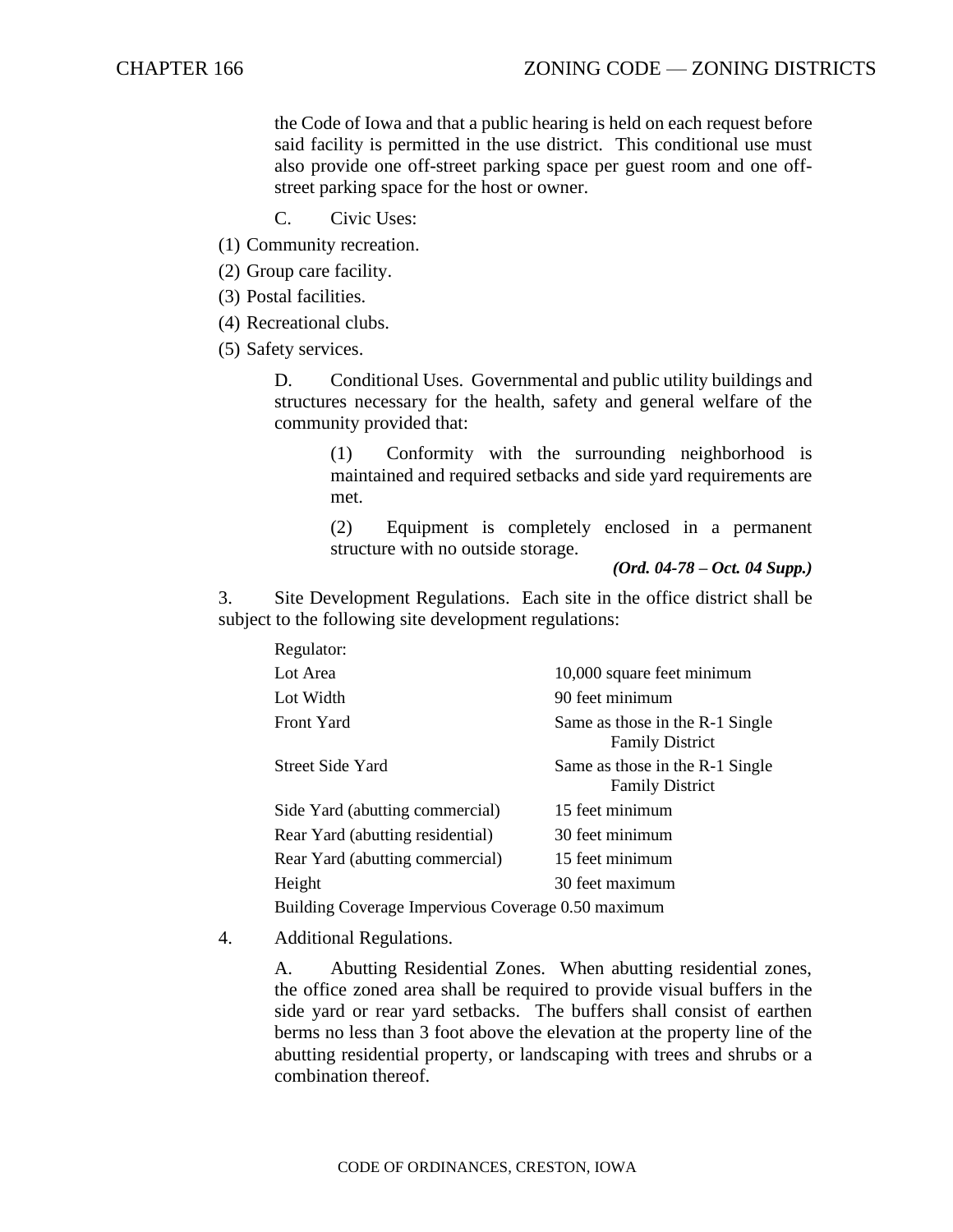B. Commercial Uses. Certain commercial sales are allowed only if the sales relates directly to a professional service being provided at the location.

C. Signs. Signs shall conform to the general provisions for all districts. Where a sign is illuminated, the light source shall not be directed at residential areas and the source shall be indirect lighting from the ground surface. Signs shall only be lighted during business hours. Signs mounted on the building shall not project higher than the building and shall not project more than one foot (1') perpendicular from the building face. Ground set signs shall not be higher than eight feet (8') above ground surface and shall be set back a minimum of ten feet (10') from front yard lot line. The total sign surface shall be one-half of that allowed for C-1 Commercial Districts. Only one sign shall be allowed per parcel or lot regardless of number of businesses contained in the structure or on the parcel. For corner lots, the sign shall be placed so as to be visible from the street with the higher traffic volume.

D. Parking and Loading. The office district zone shall follow the current Parking and Loading Regulations in Section 168.07 of this Code of Ordinances.

E. Curb Cuts. No curb cut or driveway shall exceed forty-five feet (45') in width.

F. Fences or Walls. Fences or walls in the office district shall comply with Section 168.01(1), Fences or Walls in Residential Zones. *(Section 166.09 - Ord. 03-69 – Nov. 03 Supp.)*

**166.10 I-1 LIGHT INDUSTRIAL DISTRICT** The I-1 Light Industrial District is intended to establish areas in which light manufacturing may situate for administering, wholesaling, manufacturing and related uses which can maintain high standards of appearance, including open spaces and landscape and limit external effects such as noise, odors, smoke and vibration. The District will provide locations which offer adequate utilities and insure a functional relationship among various types of land uses.

1. Accessory Uses. Additions, alterations or accessory buildings to be used with single-family dwellings existing at the time of passage of the ordinance codified herein.

2. Conditional Uses.

A. Any manufacturing, production, processing, cleaning, storage, servicing, repair and testing of materials, goods or products similar to those described above which comply with the performance standards of this district.

B. Retail and service establishments essential to a Planned Industrial District and providing goods and services which are primarily for the use of persons employed in this District.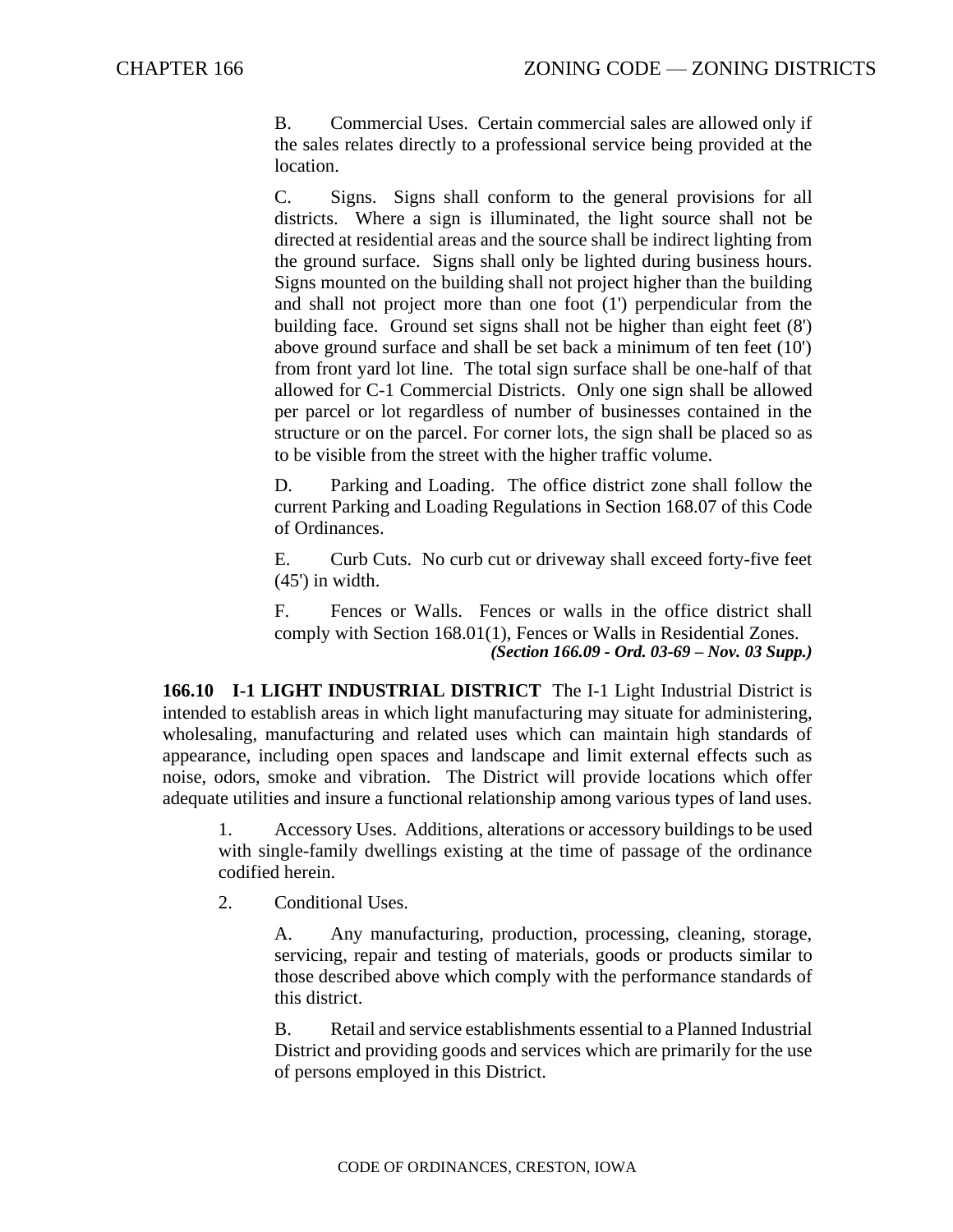C. Bed and breakfast homes or bed and breakfast inns, providing that said use conforms to the provisions of Chapter 170A and 170B of the Code of Iowa and that a public hearing is held on each request before said facility is permitted in the use district. This conditional use must also provide one off-street parking space per guest room and one offstreet guest space for the host or owner.

D. Any use permitted in R-1 or R-2, not allowed in Section 166.09(1).

E. Conditional Uses. Governmental and public utility buildings and structures necessary for the health, safety and general welfare of the community provided that:

> (1) Conformity with the surrounding neighborhood is maintained and required setbacks and side yard requirements are met.

> (2) Equipment is completely enclosed in a permanent structure with no outside storage.

*(Ord. 04-78 – Oct. 04 Supp.)*

3. Height, Yard and Area Regulations.

A. Height Regulations. No structure shall exceed eighty (80) feet in height, except that cooling towers and domes which do not contain usable space, water towers and smokestacks may be of any height which does not conflict with airport requirements.

B. Front Yard Regulations. There shall be a front yard having a depth of not less than thirty (30) feet, except yard requirements for dwellings shall be the same as their respective districts. Where that part of a district is adjacent to or across the street from a residential district there shall be a front yard having a depth of not less than fifty (50) feet.

C. Side Yard Regulations. There shall be a side yard on each side of a building, each yard having a width of not less than fifteen (15) feet; except where that part of a district abuts a residential district, the side yard shall have a width of not less than twenty-five (25) feet.

D. Rear Yard Regulations. There shall be a rear yard having a depth of not less than thirty (30) feet; except where that part of a district abuts a residential district, there shall be a rear yard having a depth of not less than fifty (50) feet.

E. Lot Area Regulations. Every individual lot, site, or tract shall have an area adequate for employee and customer parking and loading.

F. General Regulations. Additional regulations applicable to the I-1 District are set our in Chapter 168.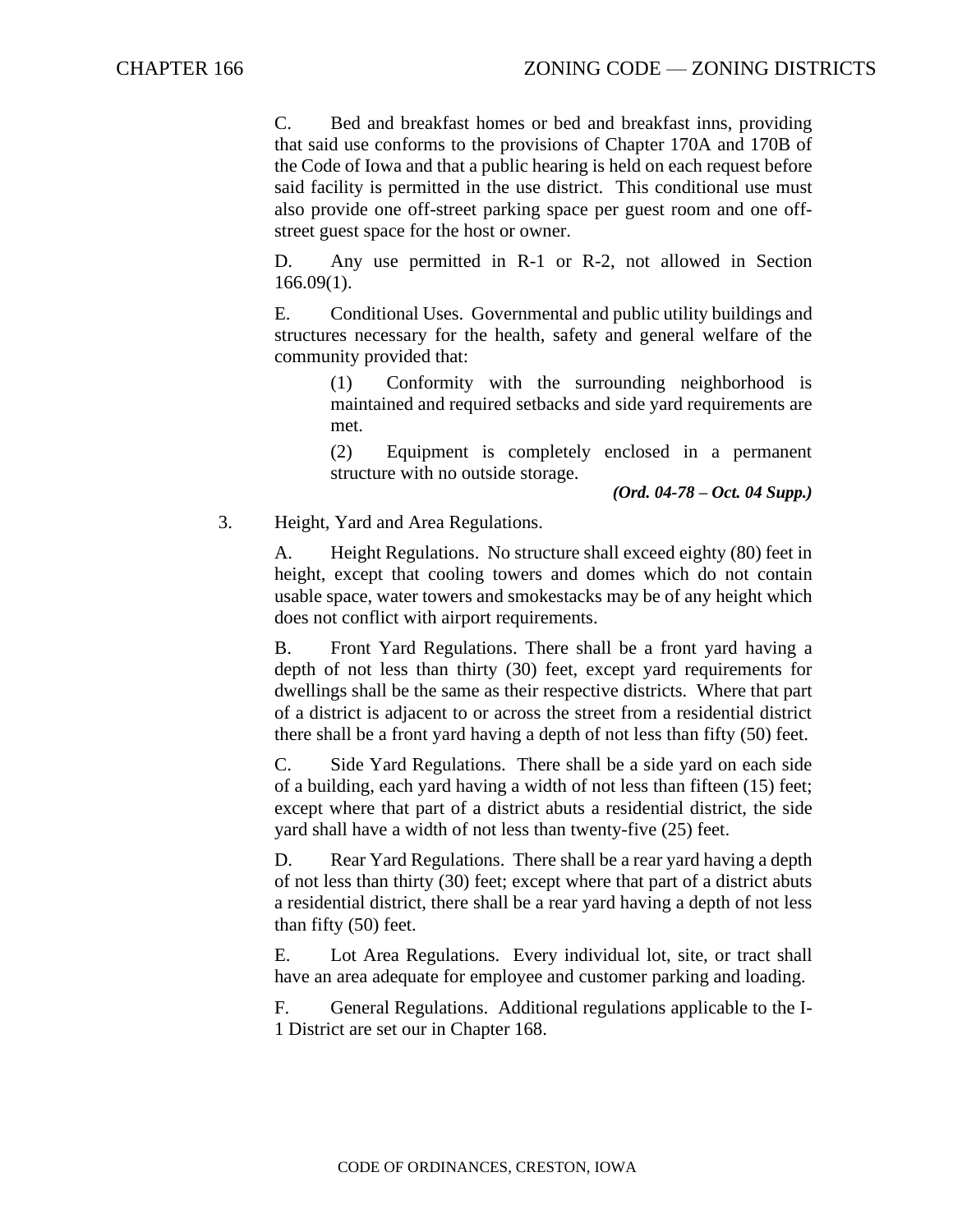**166.11 I-2 HEAVY INDUSTRIAL DISTRICT.** The I-2 Heavy Industrial District is intended for general industrial uses which, due to their size and nature, would not be appropriate in the I-1 Light Industrial District.

1. Permitted Uses. Within an I-2 Heavy Industrial District, unless otherwise provided by the Zoning Code, no building or land shall be used except for general industrial uses.

- 2. Accessory Buildings and Uses.
	- A. Off-street parking and loading as regulated in Section 168.07.

B. Signs as regulated in Section 168.06.

C. Additions, alterations or accessory buildings to be used with single-family dwellings existing at the time of passage of the ordinance codified herein.

3. Conditional Uses. Within an I-2 Heavy Industrial District, buildings or land may be used for one or more of the following uses if granted a Conditional Use Permit as provided in Section 165.11.

A. Any manufacturing, production, processing, cleaning, storage, servicing, repair, and testing of materials, goods, or products that are hazardous, radioactive, emit odors or fumes, or dust.

B. Extraction, processing, or storage of sand and gravel, stone or other raw materials.

C. Retail and service establishments essential to the operation of a Heavy Industrial District.

D. Bed and breakfast homes or bed and breakfast inns, providing that said use conforms to the provisions of Chapter 170A and 170B of the Code of Iowa and that a public hearing is held on each request before said facility is permitted in the use district. This conditional use must also provide one off-street parking space per guest room and one offstreet guest space for the host or owner.

E. Conditional Uses. Governmental and public utility buildings and structures necessary for the health, safety and general welfare of the community provided that:

(1) Conformity with the surrounding neighborhood is maintained and required setbacks and side yard requirements are met.

(2) Equipment is completely enclosed in a permanent structure with no outside storage.

*(Ord. 04-78 – Oct. 04 Supp.)*

4. Height, Yard and Area Regulations.

A. Height Regulations. No structure shall exceed eighty (80) feet in height.